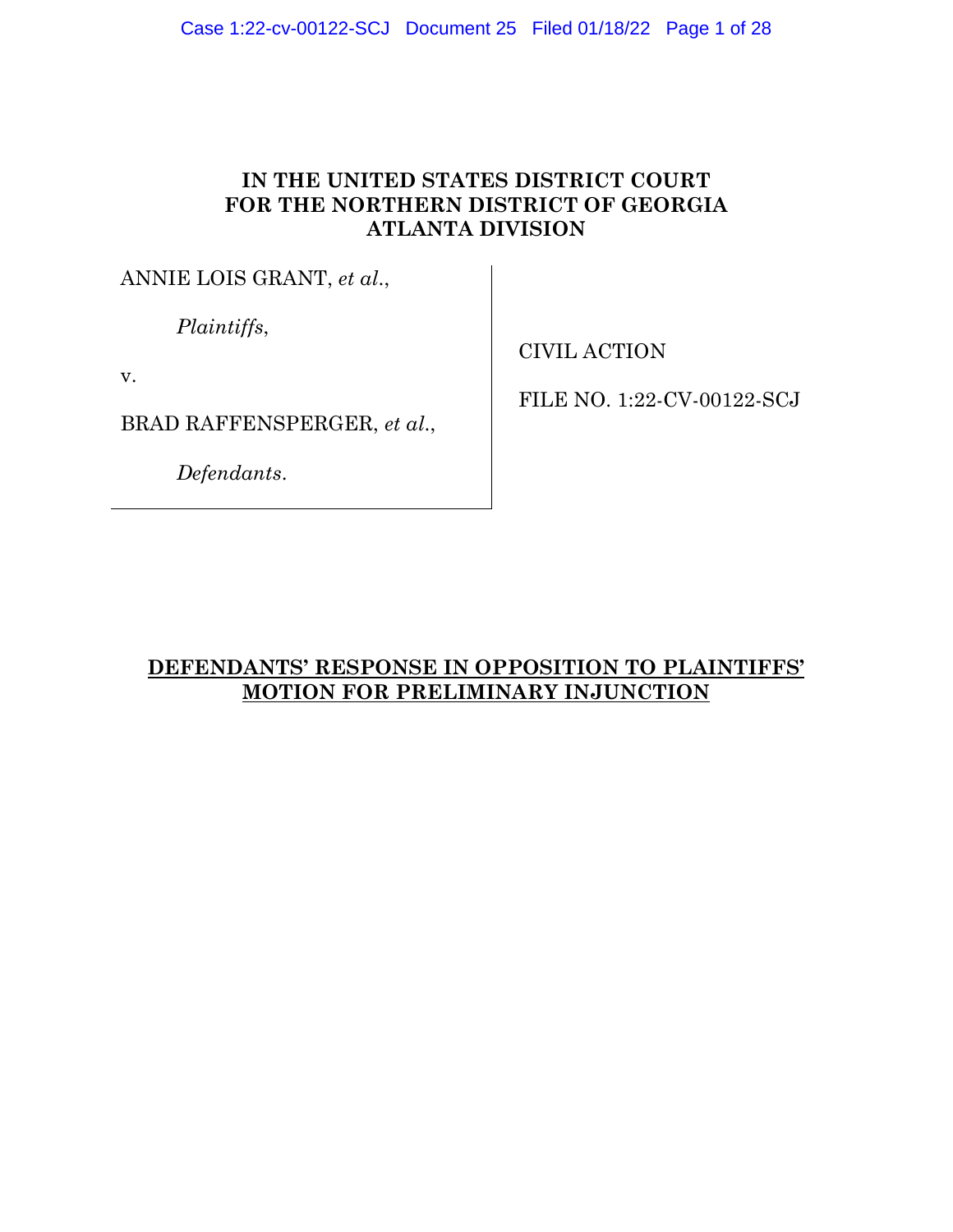### **INTRODUCTION**

The Georgia General Assembly spent from June 15, 2021 through November 22, 2021 creating redistricting plans for the state House and state Senate. Plaintiffs ask this Court—on an emergency basis—to declare those efforts a violation of the Voting Rights Act and enjoin the use of the entirety of those plans. Further, their proposed remedial plans make extensive changes to the adopted plans—almost 40% of the adopted Senate districts are changed and 26 of the 180 House districts are redrawn. Plaintiffs propose to make these changes months after candidates have been announcing for office, raising funds for their campaigns, and engaging with voters. And they seek to do so in a matter of days without input from the public, elected officials, or anyone else except their expert's view—and they seek to do so too late to afford any relief for the 2022 elections.

This Court should deny Plaintiffs' motion because voters are not well served by a "chaotic, last-minute reordering of . . . districts. It is best for candidates and voters to know significantly in advance of the petition period who may run where." *Favors v. Cuomo*, 881 F. Supp. 2d 356, 371 (E.D.N.Y. 2012) (three-judge court) (citing *Diaz v. Silver*, 932 F. Supp. 462, 466-68 (E.D.N.Y. 1996) (three-judge court)).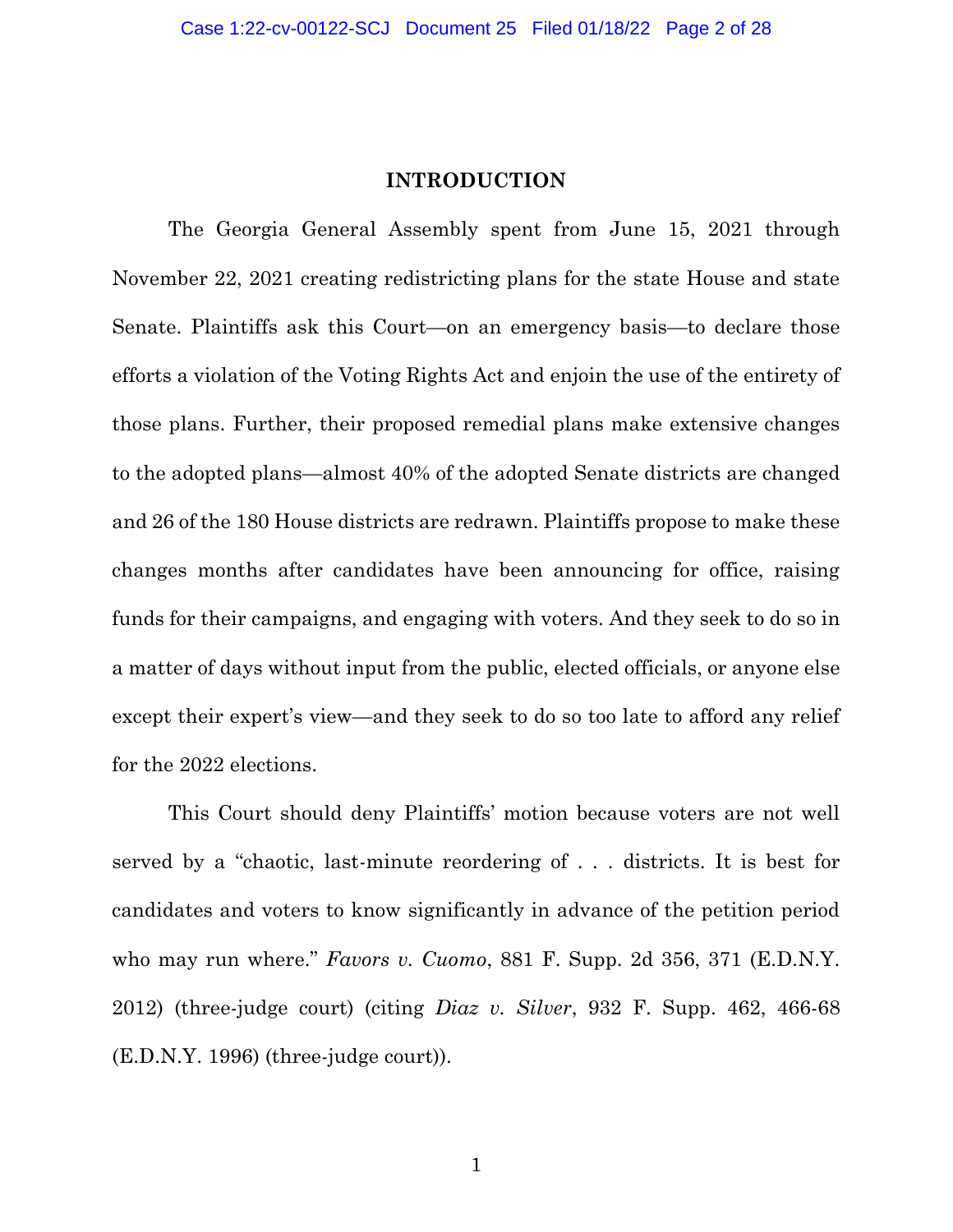But this Court should also deny the motion because (1) Plaintiffs have not shown they can prevail on the merits of the claim since they have not submitted evidence of the compactness of the relevant minority community, they only offer unconstitutional remedies, and significant reason for doubt exists about the legal effect of the polarized voting they identify; (2) Section 2 cases are not well-designed for preliminary injunctions given the fact-intensive nature of the claims, preventing a searching analysis of the totality of the circumstances; (3) significant questions exist about this Court's ability to act without a three-judge panel and when there is no private right of action in the statute; and (4) the remaining injunctive factors do not favor Plaintiffs at this late stage. This case can proceed on a non-emergency track to hear Plaintiffs' claims in time for the 2024 elections, but this Court should not disrupt the 2022 election process.

### **FACTUAL BACKGROUND**

### **I. The 2021 redistricting plans.**

The Georgia General Assembly began the process of developing redistricting maps on June 15, 2021, holding a series of joint committee meetings through the summer to take input from voters.<sup>1</sup> The committees

<sup>&</sup>lt;sup>1</sup> Committee Meeting Archives, [https://www.house.ga.gov/Committees/en-](https://www.house.ga.gov/Committees/en-US/CommitteeArchives114.aspx)[US/CommitteeArchives114.aspx](https://www.house.ga.gov/Committees/en-US/CommitteeArchives114.aspx)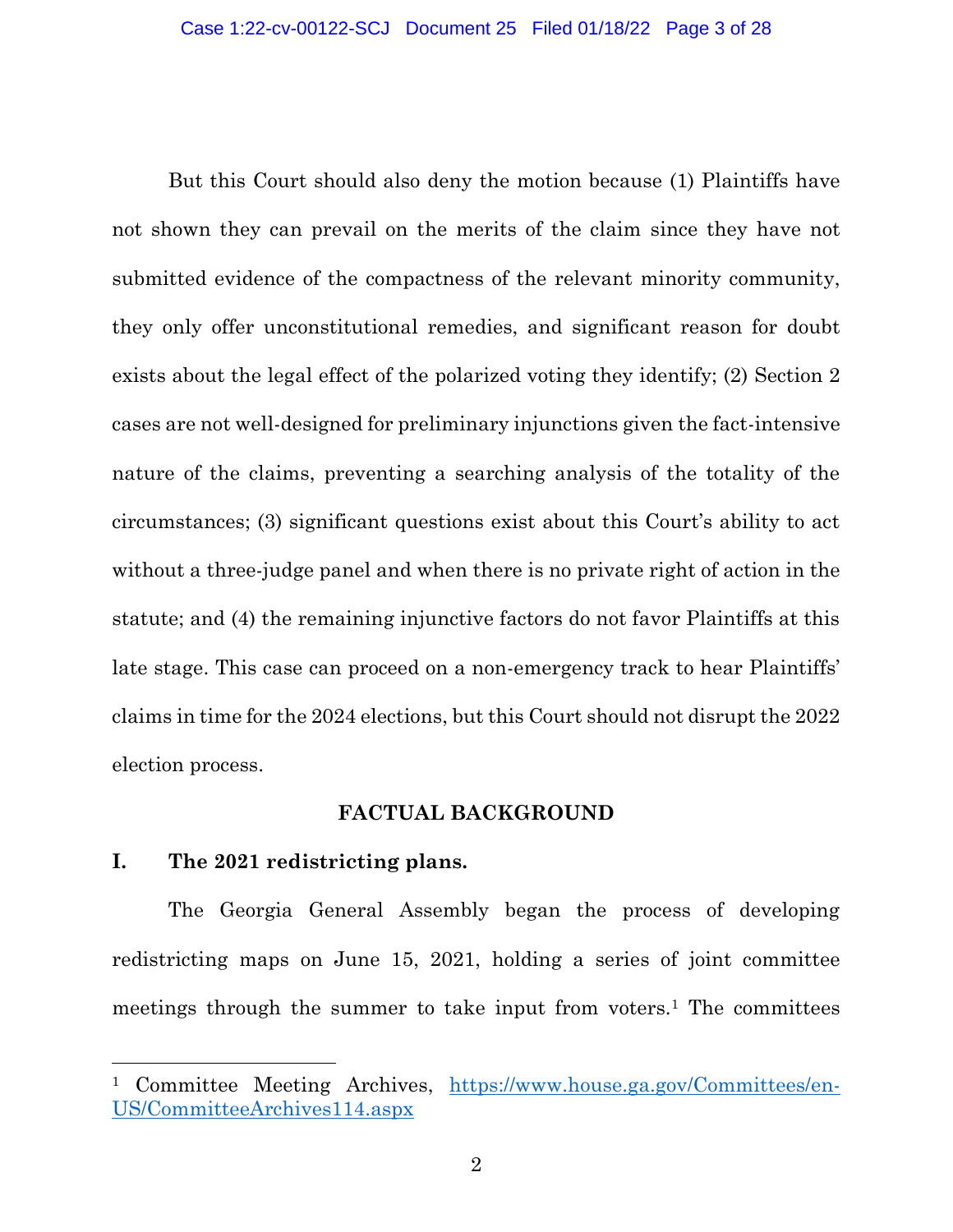released an educational video about the process during its first meeting.<sup>2</sup> They created an online portal for voters to offer comments and made all of those comments public.<sup>3</sup> They undertook a day of committee education from a variety of groups interested in the redistricting process.<sup>4</sup> They adopted committee guidelines to govern the creation of redistricting plans.<sup>5</sup> Both House and Senate committee chairs sought to meet with every member of their respective bodies to gain input.

The Democratic caucuses of the House and Senate released proposed plans.<sup>6</sup> The chairs likewise released draft plans for each body. Both chairs then made further modifications based on input from individual legislators and

<sup>5</sup> House Guidelines: [https://www.legis.ga.gov/api/document/docs/default](https://www.legis.ga.gov/api/document/docs/default-source/reapportionment-document-library/2021-2022-house-reapportionment-committee-guidelines.pdf?sfvrsn=f1b4cc44_2)[source/reapportionment-document-library/2021-2022-house-reapportionment](https://www.legis.ga.gov/api/document/docs/default-source/reapportionment-document-library/2021-2022-house-reapportionment-committee-guidelines.pdf?sfvrsn=f1b4cc44_2)[committee-guidelines.pdf?sfvrsn=f1b4cc44\\_2;](https://www.legis.ga.gov/api/document/docs/default-source/reapportionment-document-library/2021-2022-house-reapportionment-committee-guidelines.pdf?sfvrsn=f1b4cc44_2) Senate Guidelines: [https://www.legis.ga.gov/api/document/docs/default-source/reapportionment](https://www.legis.ga.gov/api/document/docs/default-source/reapportionment-document-library/2021-senate-redistricting-committee-guidelines.pdf?sfvrsn=a9bbb991_2)[document-library/2021-senate-redistricting-committee](https://www.legis.ga.gov/api/document/docs/default-source/reapportionment-document-library/2021-senate-redistricting-committee-guidelines.pdf?sfvrsn=a9bbb991_2)[guidelines.pdf?sfvrsn=a9bbb991\\_2](https://www.legis.ga.gov/api/document/docs/default-source/reapportionment-document-library/2021-senate-redistricting-committee-guidelines.pdf?sfvrsn=a9bbb991_2)

<sup>&</sup>lt;sup>2</sup> Joint Redistricting Informational Video, <https://www.youtube.com/watch?v=RXbgkTxXOkQ>

<sup>3</sup> Joint Reapportionment Public Comments, [https://www.legis.ga.gov/joint](https://www.legis.ga.gov/joint-office/reapportionment/public-comments)[office/reapportionment/public-comments](https://www.legis.ga.gov/joint-office/reapportionment/public-comments)

<sup>&</sup>lt;sup>4</sup> August 30, 2021 Joint Meeting, <https://www.youtube.com/watch?v=kUed1Ku6zBQ>

<sup>6</sup> Notably, each of these Democratic plans included far fewer majority-Black districts than those proposed by Plaintiffs here and fewer on the House plan than the as-passed plan. Dec. of John Morgan, attached as Ex. A ("Morgan Dec.") at ¶¶ 9-11. The Democratic Senate plan included 15 majority-Black districts and the Democratic House plan included 45 majority-Black districts using any-part-Black voting age population. *Id*.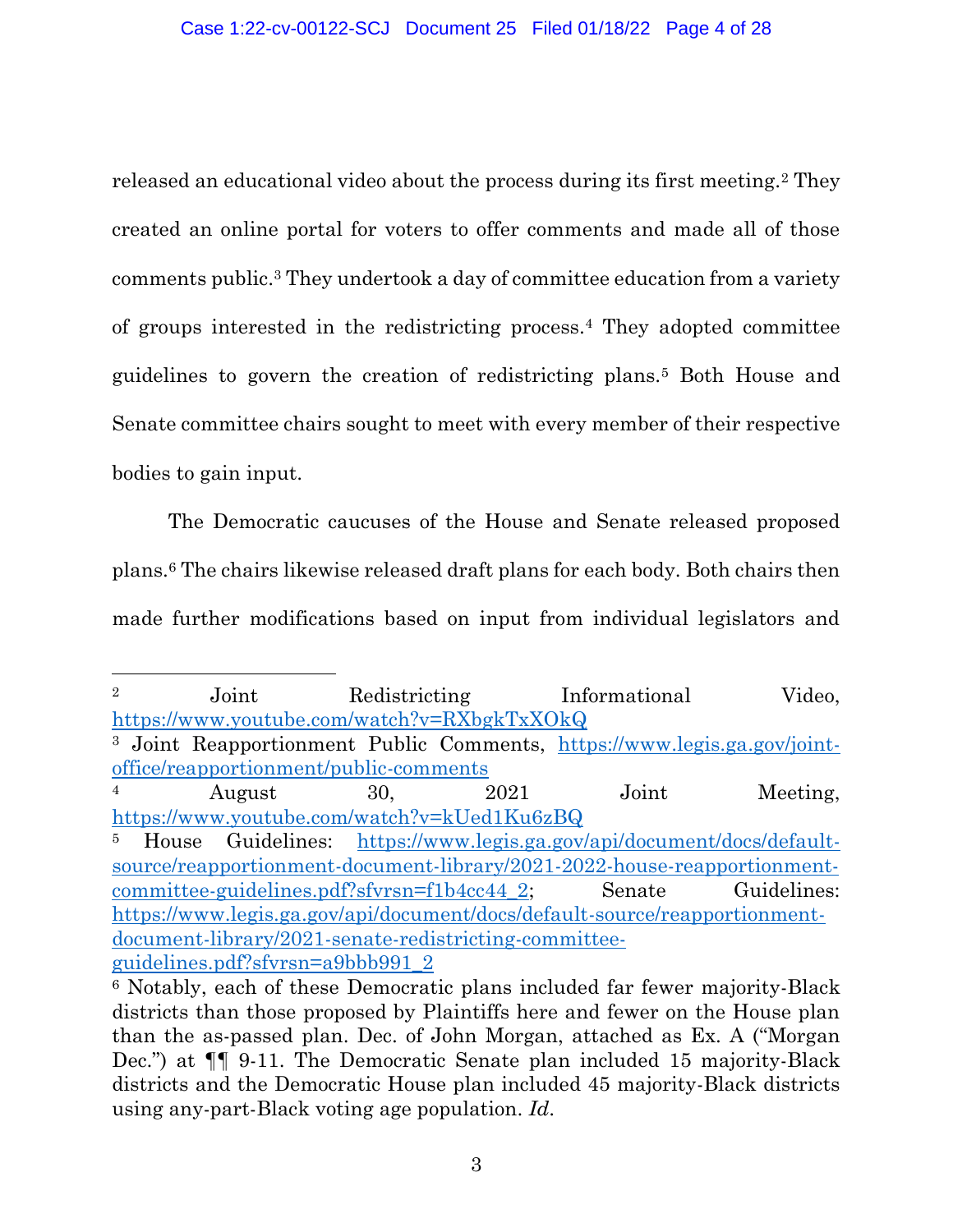voters, with the final maps passing by the final day of the special session on November 22, 2021—completing a 160-day long process to arrive at redistricting maps, even accounting for the delays in the Census data release due to COVID-19.<sup>7</sup>

The final plans complied with the guidelines adopted by the committees. The adopted state Senate plan split only 29 counties, which was a reduction in the total number of splits from the prior plan. Morgan Dec. at ¶¶ 21-22. Likewise, the adopted state House plan split 69 counties. *Id*.

The final plans also protected incumbents of both parties, pairing no incumbents who are running for reelection on the state Senate plan and only four incumbent pairings on the state House plan. Morgan Dec. at ¶¶ 14-18. The Senate plan includes districts that were also included in the maps drafted by the Democratic caucus. Morgan Dec. at ¶ 19.

### **II. The 2022 election timeline.**

Georgia statutes contain specific provisions related to the timeline for elections. A copy of the 2022 election calendar for the state as generated by the

<sup>7</sup> Maps that were publicly released are included in the "Proposed Plans" tab on the Legislative and Congressional Reapportionment Office website, <https://www.legis.ga.gov/joint-office/reapportionment>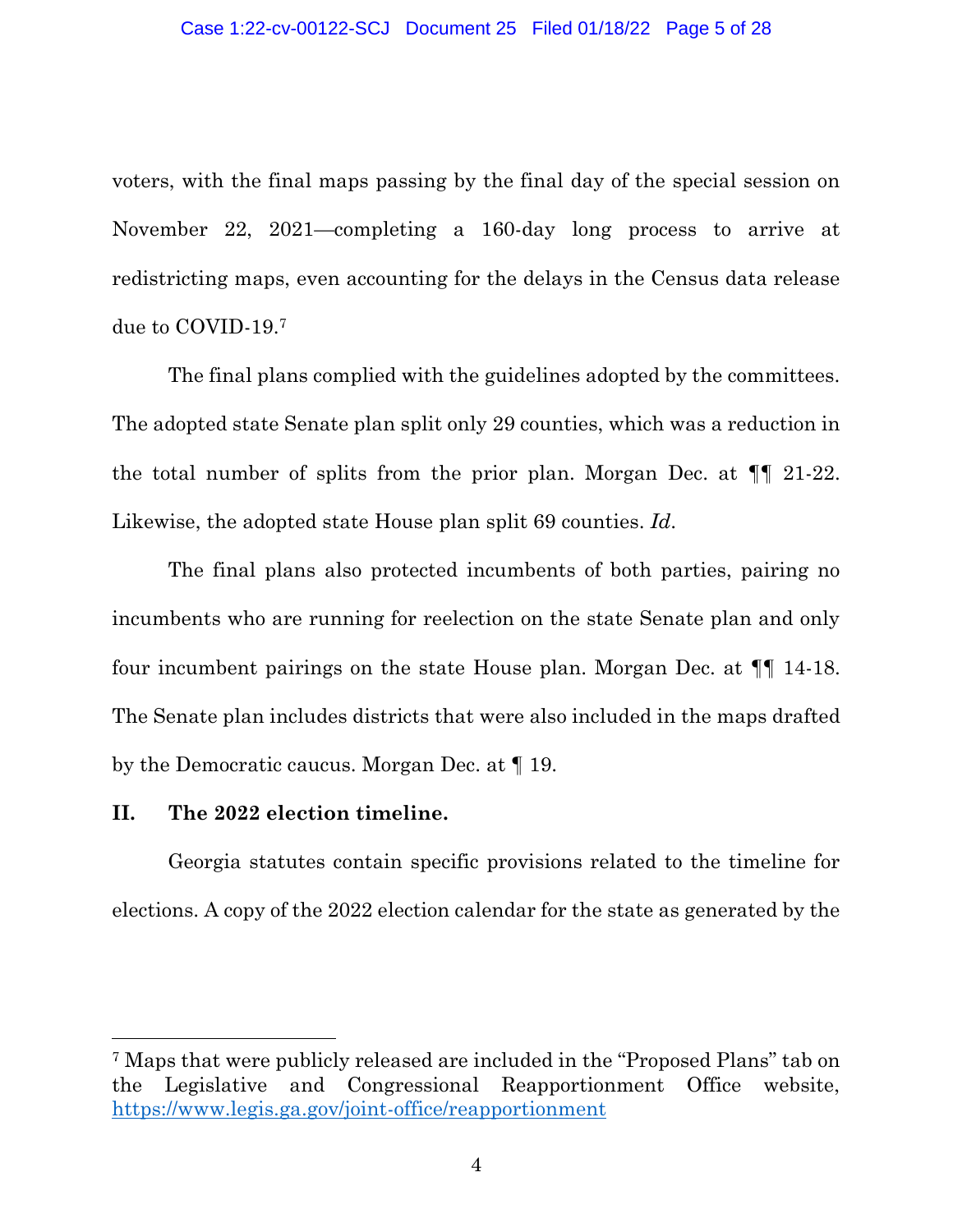#### Case 1:22-cv-00122-SCJ Document 25 Filed 01/18/22 Page 6 of 28

Secretary of State's office is attached as Ex. 1 to the Declaration of Michael Barnes, which is itself attached as Ex. B to this brief ("Barnes Dec.").

The 2022 election cycle effectively began on January 13, 2022, when candidates and their supporters could begin circulating nomination petitions. O.C.G.A. § 21-2-170(e). Only individuals who are "entitled to vote in the next election for the filling of the office sought by the candidate," O.C.G.A. § 21-2- 170(c), may sign nomination petitions, so for district-based elections, final district maps are required.

On March 7, 2022, candidates begin qualifying for office and voters may begin applying for absentee ballots for the primary elections. O.C.G.A. §§ 21-  $2-153(c)(1)(A)$  (qualifying),  $21-2-381(a)(1)(A)$  (absentee applications). Leading up to the March 7 start of qualifying, county registrars are updating street segments in the voter-registration database, which is known as eNet. Barnes Dec. at ¶ 6. This process requires registrars to update voter districts and to conduct error checks to be sure voters are allocated to the right districts. Barnes Dec. at ¶ 7.

Once registrars have completed updating voter districts, the Secretary's office begins the process of creating "ballot combinations." Barnes Dec. at ¶ 8. Within one county, there can be a number of different combinations of Congressional, state Senate, state House, and local election districts and there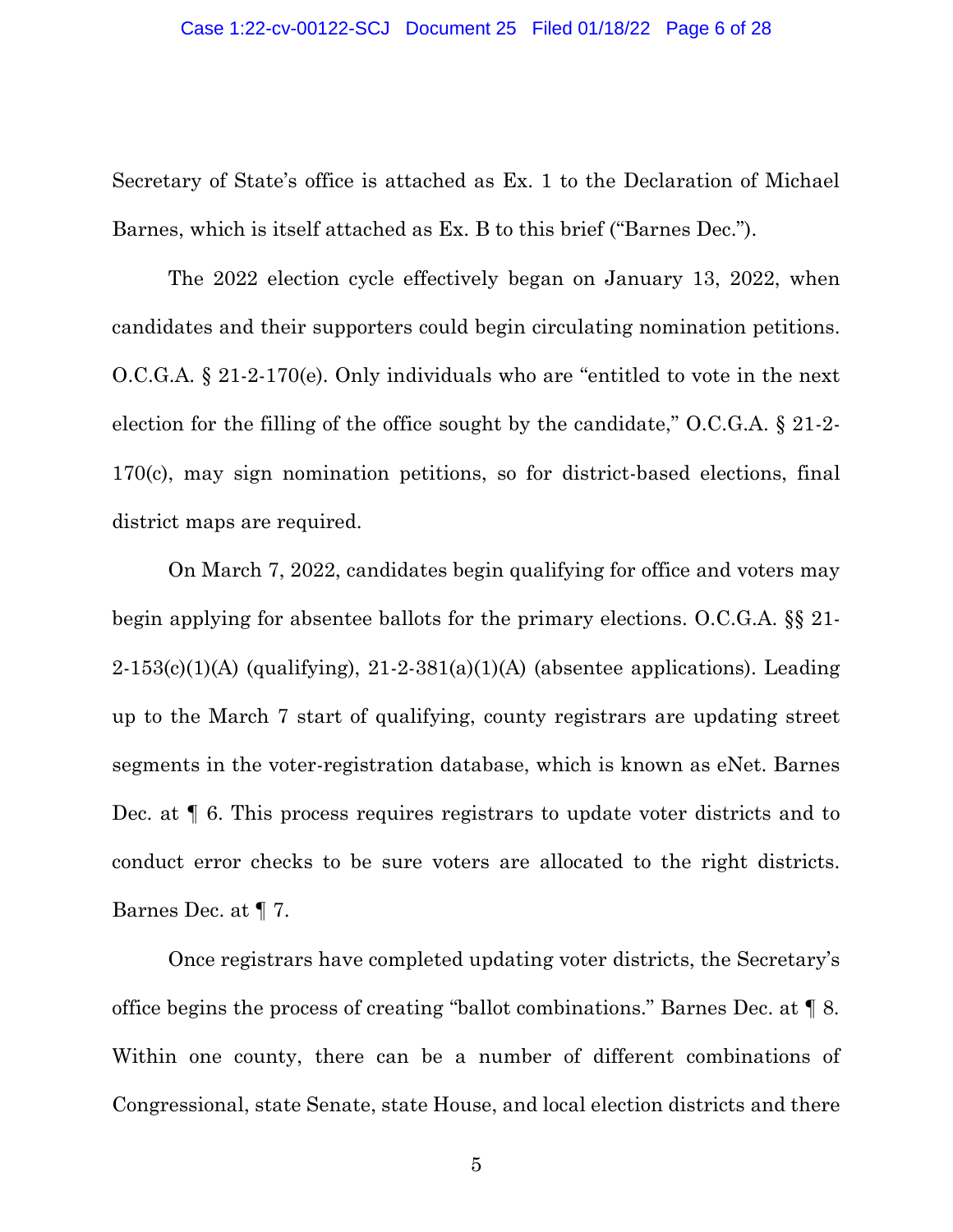are currently more than 2,000 such combinations using the existing districts. Barnes Dec. at ¶ 9. Each of these combinations must be built into the election management database before qualifying so candidate names can be added and ballots can be generated for voters. Barnes Dec. at ¶ 9. This election cycle is the first time the Secretary's office has built ballot combinations for elections in the Dominion election management system following a decennial redistricting process. Barnes Dec. at ¶ 10.

Ballot combinations must be ready in time for candidate qualifying so that there is no delay in preparing primary ballot proofs. Barnes Dec. at ¶ 11. When qualifying is completed on March 11, the Secretary's office adds each candidate name to the relevant contests in each district, so they appear on the correct ballot combinations. Barnes Dec. at ¶ 12. The Secretary's office then generates proofs of every ballot combination for each county and sends those proofs to county election officials for review and editing. Barnes Dec. at ¶ 13. County officials must complete their review and all edits must be made in time for absentee ballots to go out by the UOCAVA deadline of April 5, 2022. Barnes Dec. at ¶14; O.C.G.A. § 21-2-384(a)(2).

In order to ensure that all of these deadlines are met, the Secretary's office has instructed county election officials to complete the reallocation process for voters no later than February 18, 2022. Barnes Dec. ¶ 15, Ex. 2.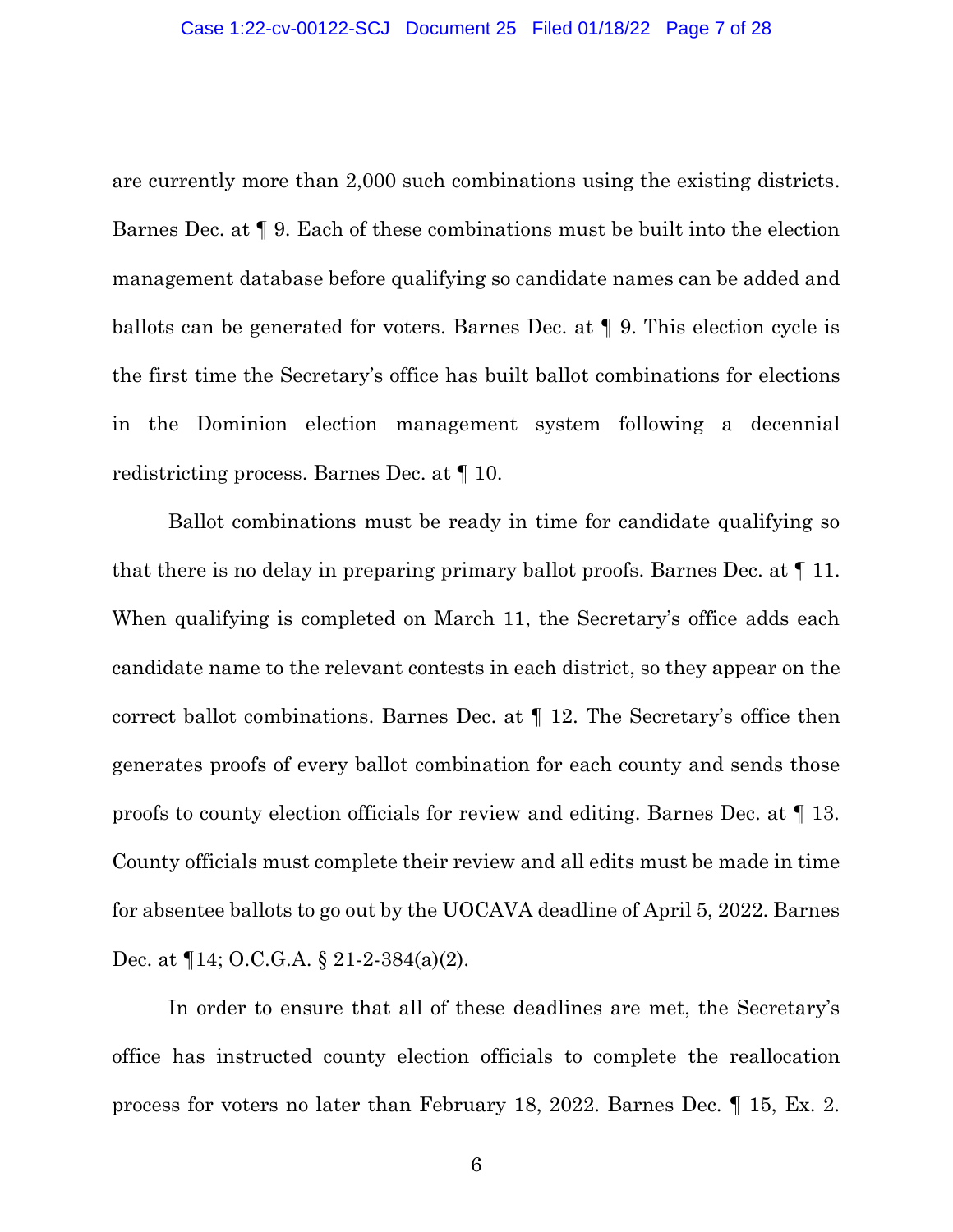County registrars generally need several weeks to complete the reallocation process for voters in their particular counties. Barnes Dec. at ¶ 16.

### **III. Plaintiffs' illustrative plans.**

Plaintiffs claim that the General Assembly should have drawn more majority-Black districts than the adopted plans and the Democratic plans, and pick different numbers of required districts than those advanced by the *Alpha Phi Alpha* plaintiffs. [Doc. 19-1, p. 4]. While their illustrative plans at least begin with the adopted plans, they still require significant changes from the policy decisions of the General Assembly.

Plaintiffs' expert admits that making the changes he proposes on the Senate map requires changes 22 of the 56 districts, or nearly 40% of the districts adopted by the General Assembly. [Doc. 20-1 at ¶ 23] ("Esselstyn Report"). He also admits that he made changes to 26 districts of the 180 districts. Esselstyn Report at ¶ 38; Morgan Dec. at ¶ 19.

The illustrative plans also split more political subdivisions than the adopted plans, which is contrary to the legislative guidelines that prioritized leaving political subdivisions intact. The illustrative Senate plan splits five more counties than the adopted Senate plan. Morgan Dec. at ¶¶ 20-21. The illustrative House plan likewise splits one more county and several more precincts than the adopted House plan. *Id*. at ¶¶ 22.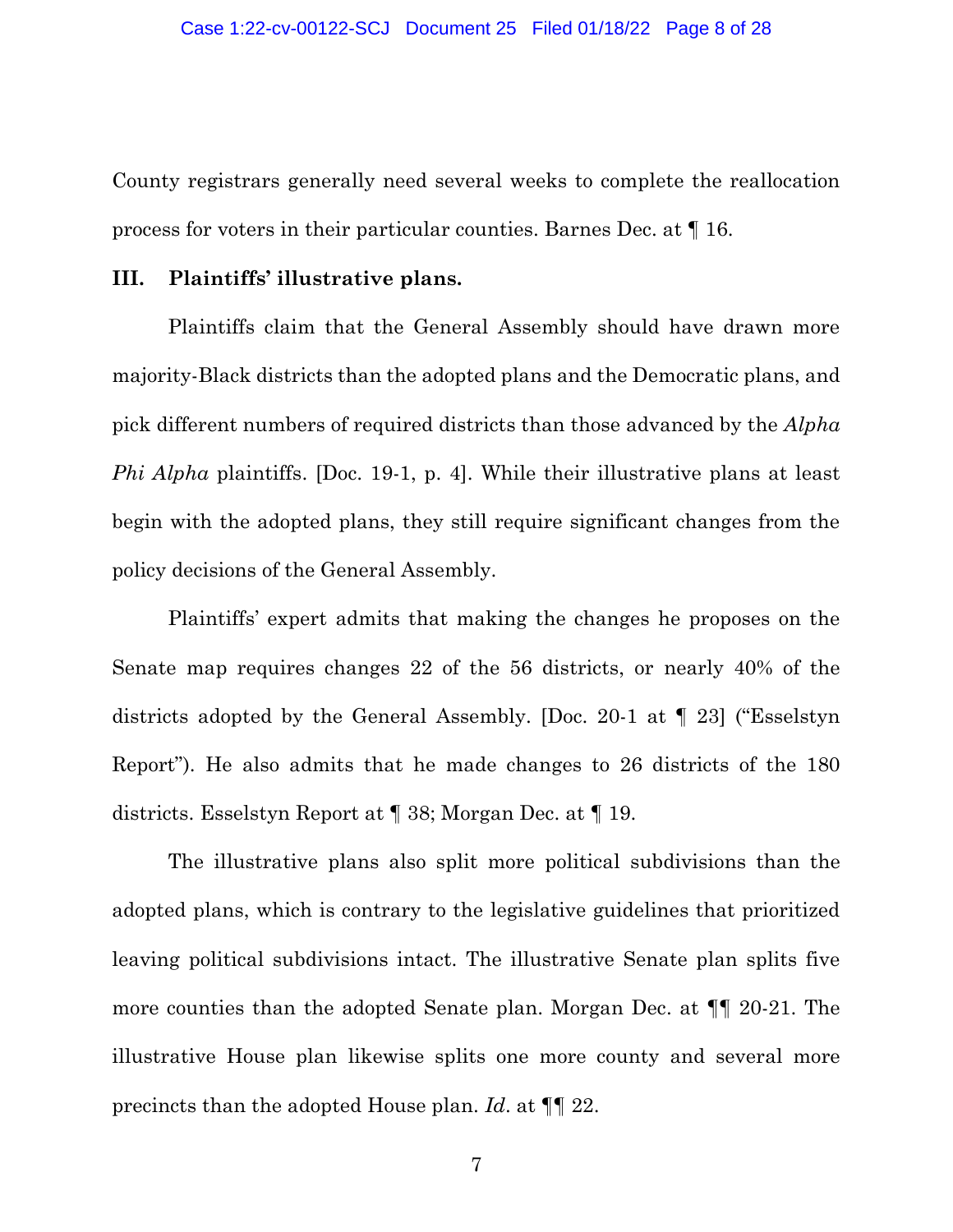Using the incumbent databases provided by the General Assembly, the illustrative House plan pairs 16 incumbents, as opposed to the adopted plan, which pairs eight incumbents. Morgan Dec. at ¶¶ 17-18. The adopted Senate plan did not pair any incumbents running for reelection, but the illustrative Senate plan includes one such pairing. *Id*. at ¶¶ 14-16.

The illustrative plan districts also bear the hallmarks of a plan drawn primarily based on race. Eleven of the majority-Black districts on the illustrative House plan are barely over 50% any-part-Black voting age population, including one that is only two-hundredths of a percent above that threshold (District 149 is 50.02% AP Black VAP). Morgan Dec. at ¶¶ 12-13; Esselstyn Report, Table 4. District 149 also snakes up through Baldwin County to find Black voters, apparently drawn to exclude white voters from those areas. Esselstyn Report, Figure 13.

Similarly, to add a majority-Black district near Augusta, the illustrative Senate plan makes both Districts 22 and 23 slightly over 50% AP Black VAP. Esselstyn Report, Table 1. Senate Districts 23 and 28 divide counties that are apparently targeted to pick up Black population while excluding white voters. Esselstyn Report, Figures 5, 7.

On a district-by-district basis, the illustrative Senate plan is less compact overall than the adopted Senate plan. Morgan Dec. at ¶¶ 23-24. While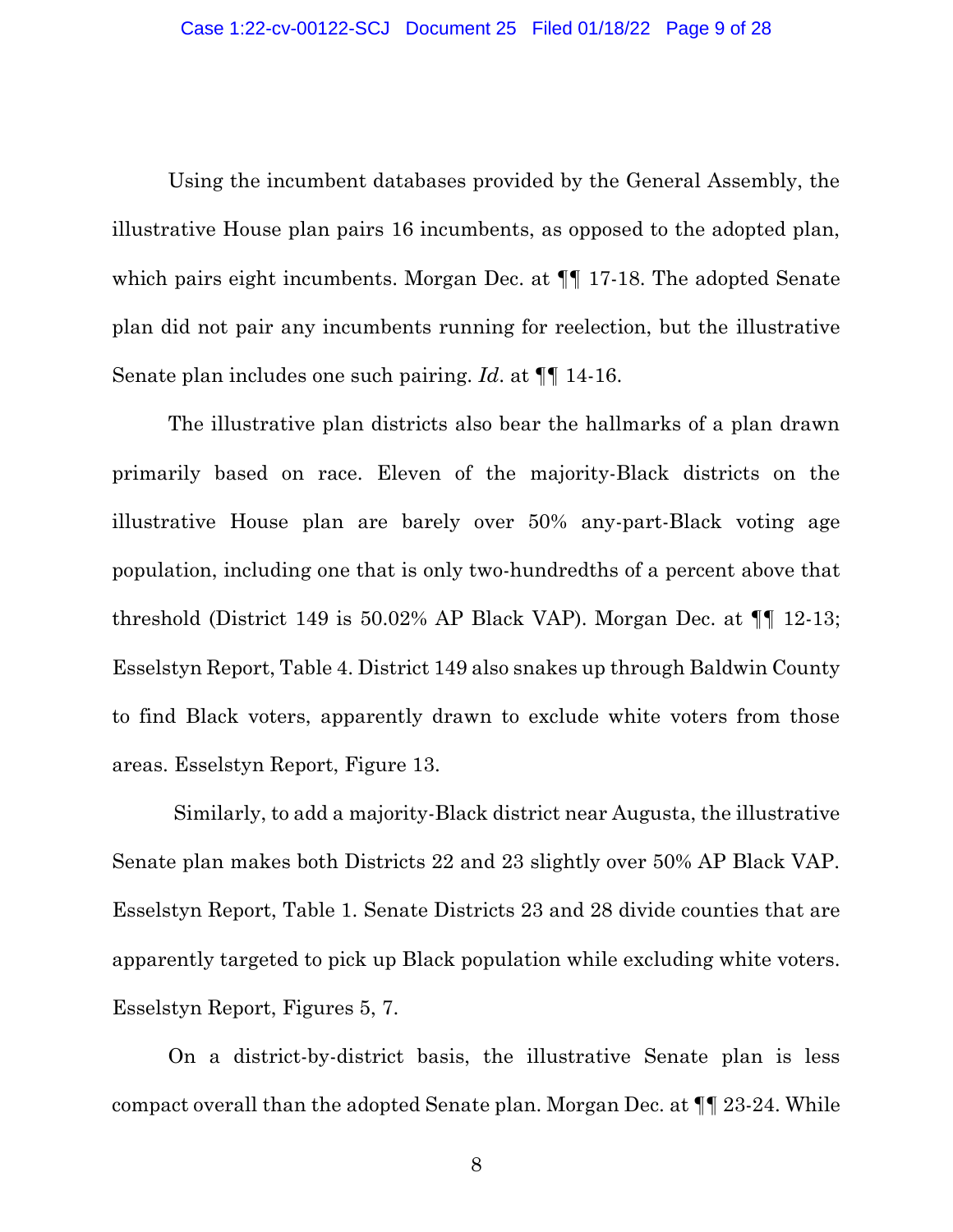the overall compactness scores on the House plan are similar, several districts on the illustrative plan are far less compact than the adopted House plan. *Id*. Higher numbers are more compact districts on both scores and in most cases, the adopted districts score better than the illustrative plan districts. *Id*.

### **ARGUMENT AND CITATION OF AUTHORITY**

### **I. Applicable legal standards.**

### **A. Plaintiffs' burden to obtain a preliminary injunction.**

Because preliminary injunctions are such extraordinary and drastic remedies, courts may not grant this type of relief "unless the movant clearly established the burden of persuasion as to the four requisites." *McDonald's Corp. v. Robertson*, 147 F. 3d 1301, 1306 (11th Cir. 1998) (cleaned up). Plaintiffs must show that: (1) they have a substantial likelihood of success on the merits of their claims; (2) they will likely suffer irreparable harm in the absence of an injunction; (3) the balance of equities tips in Plaintiffs' favor; and (4) an injunction is in the public interest. *Winter v. Nat. Res. Def. Council, Inc.*, 555 U.S. 7, 20 (2008).

A preliminary injunction is never granted as a matter of right, even if a plaintiff can show a likelihood of success on the merits. *Benisek v. Lamone*, 138 S. Ct. 1942, 1943–44 (2018). While it is already a form of extraordinary relief, that relief is even more drastic in the context of elections, because of the public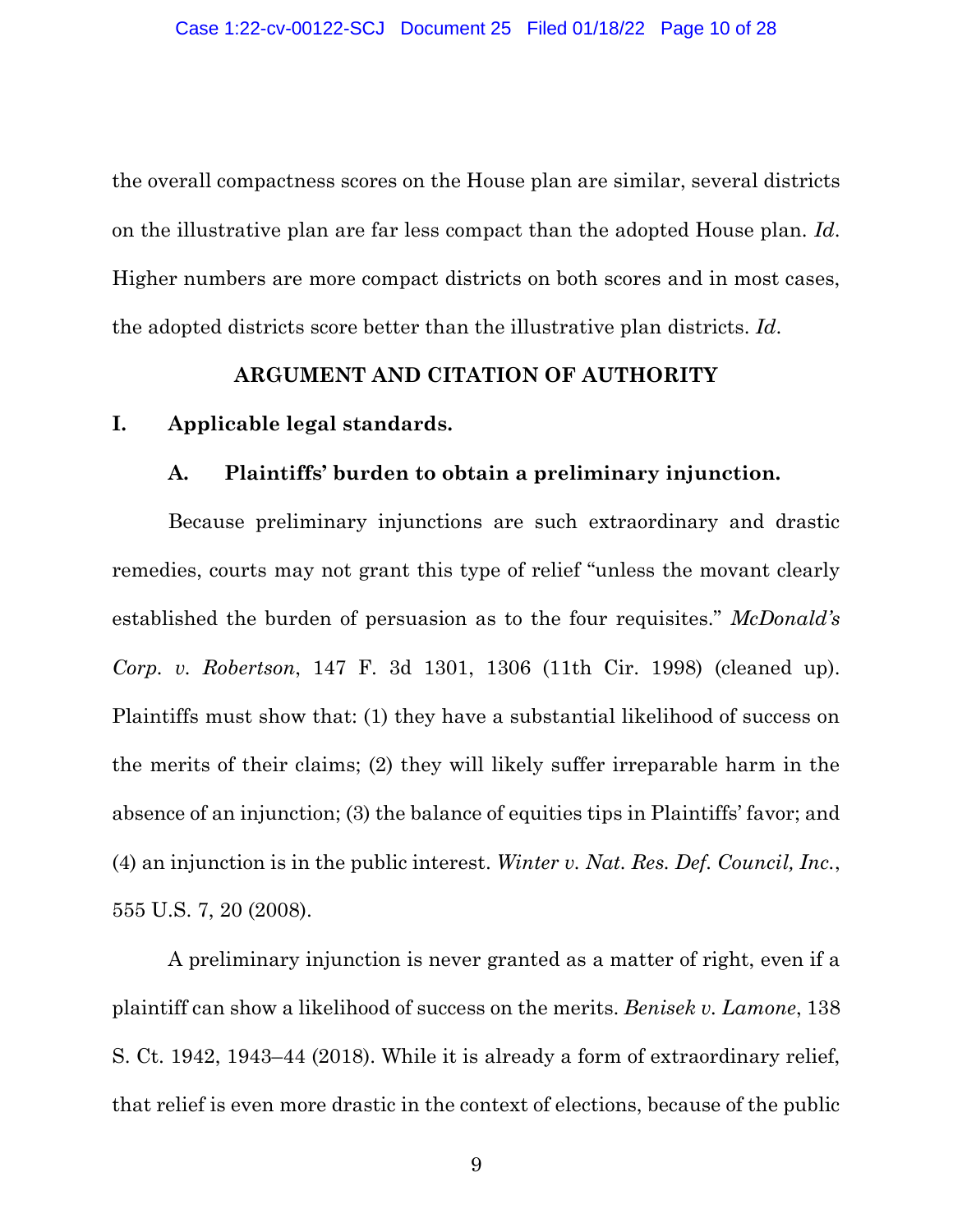interest in orderly elections and election integrity. *Purcell v. Gonzalez*, 549 U.S. 1, 4–5 (2006).

Further, when "an impending election is imminent and a State's election machinery is already in progress," equitable considerations justify a court denying an attempt to gain immediate relief. *Reynolds v. Sims*, 377 U.S. 533, 585 (1964); *see also Repub. Nat'l Comm. v. Dem. Nat'l Comm*., 140 S. Ct. 1205, 1207 (2020). This is because parties must show they exercised reasonable diligence in filing their request for relief, especially in the context of elections. *Benisek*, 138 S. Ct. at 1944.

#### **B. Standard for Section 2 redistricting cases.**

Section 2 of the Voting Rights Act prohibits jurisdictions from diluting the strength of minority voters through a "standard, practice, or procedure" "which results in a denial or abridgement of the right of any citizen of the United States to vote on account of race or color." 52 U.S.C. § 10301(a). Proof of illegal vote dilution is established through a "totality of the circumstances" analysis. 52 U.S.C. § 10301(b).

To prove a violation of Section 2 in a vote-dilution case, a plaintiff bears the burden of first proving each of the three *Gingles* preconditions: "(1) that the minority group is 'sufficiently large and geographically compact to constitute a majority in a single-member district'; (2) that the minority group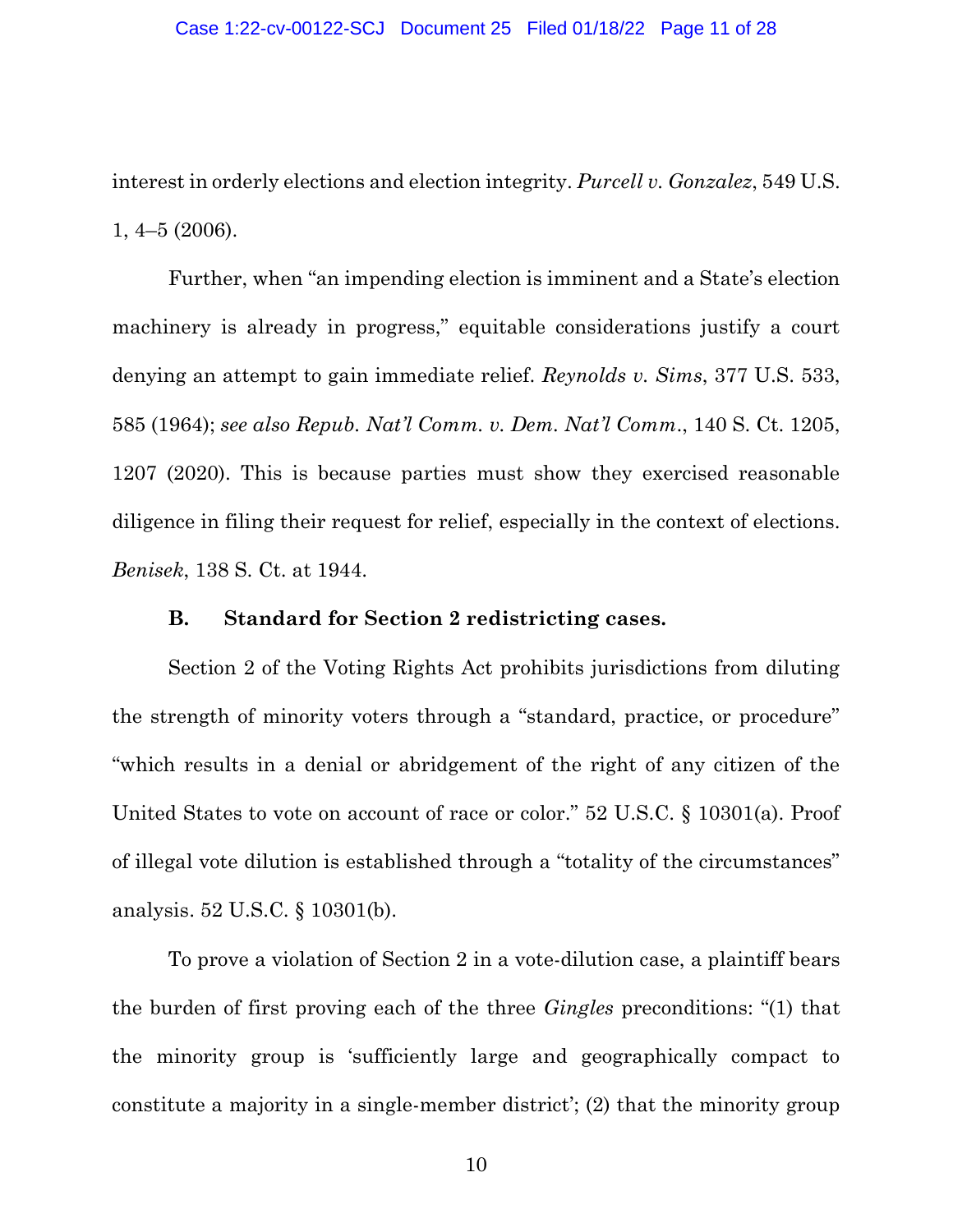is 'politically cohesive'; and (3) that sufficient racial bloc voting exists such that the white majority usually defeats the minority's preferred candidate." *Nipper v. Smith*, 39 F. 3d 1494, 1510 (11th Cir. 1994). After a plaintiff establishes the three preconditions, a court then reviews the so-called "Senate Factors" to assess the totality of the circumstances. *Id*. at 1512; *Thornburg v. Gingles*, 478 U.S. 30, 79, 106 S. Ct. 2752 (1986); *Johnson v. De Grandy*, 512 U.S. 997, 1011 (1994).Failure to establish one of the *Gingles* preconditions is fatal to a Section 2 claim because each of the three prongs must be met. *See Johnson v. DeSoto Cnty. Bd. of Comm'rs*, 204 F. 3d 1335, 1343 (11th Cir. 2000); *Burton v. City of Belle Glade*, 178 F. 3d 1175, 1199 (11th Cir. 1999); *Brooks v. Miller*, 158 F. 3d 1230, 1240 (11th Cir. 1998); *Negron v. City of Miami Beach, Fla*., 113 F. 3d 1563, 1567 (11th Cir. 1997).

## **II. Plaintiffs cannot succeed on the merits because their illustrative plans are not appropriate remedies (***Gingles* **prong 1).**

## **A. Plaintiffs have submitted no evidence on the compactness of the minority communities at issue.**

Plaintiffs fail to provide critical evidence on the first prong of *Gingles*, which requires a plaintiff to prove that the minority community is "sufficiently" large and geographically compact to constitute a majority in a single district." 478 U.S. at 50-51. The various scores and calculations about Plaintiffs' illustrative plans do not provide any useful information to the Court. Plaintiffs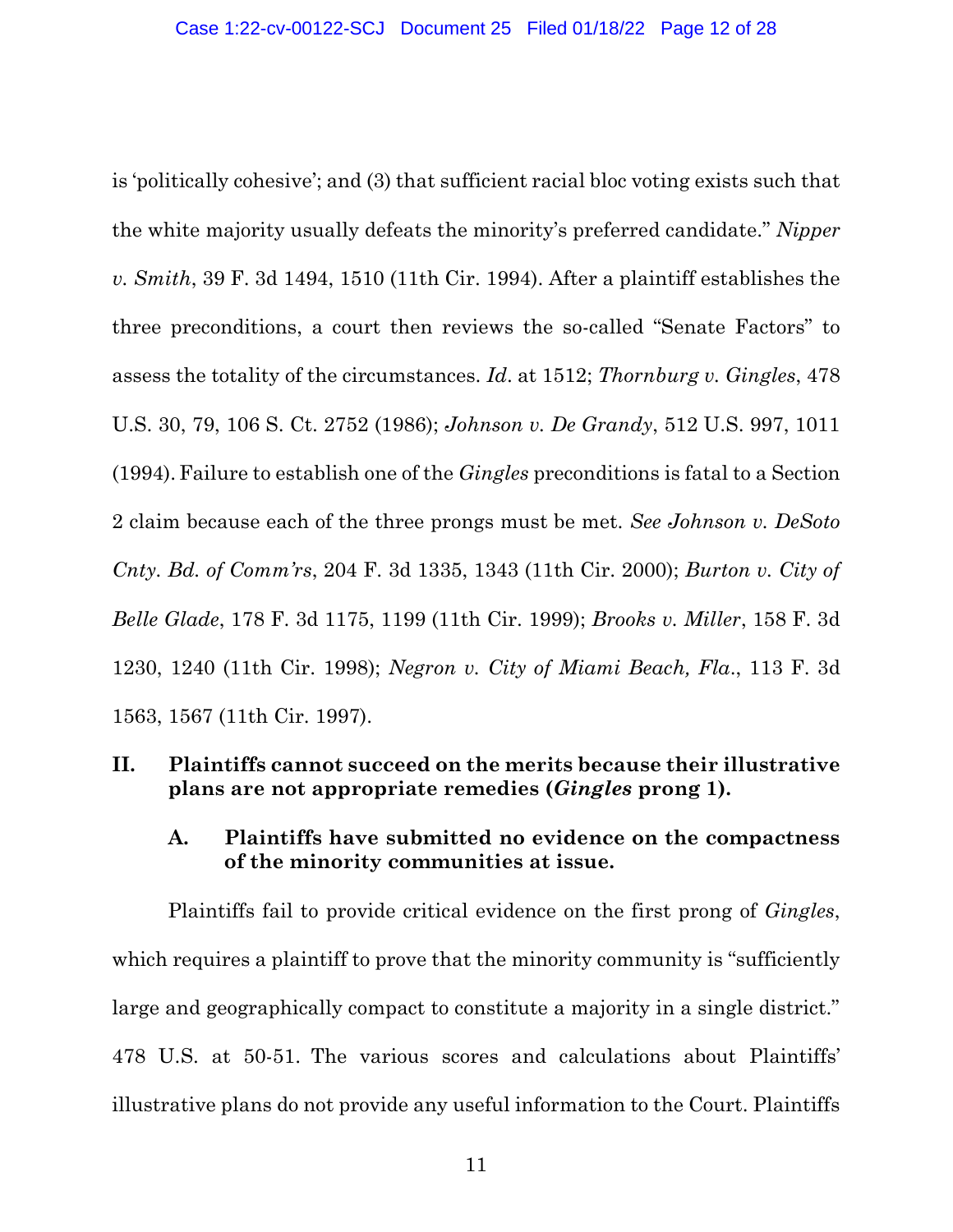must do more than just draw a district—they must demonstrate connections between the disparate geographic communities they unite that go beyond race. *League of United Latin Am. Citizens v. Perry*, 548 U.S. 399, 433, 126 S. Ct. 2594, 2618 (2006) (*LULAC*); *Bush v. Vera*, 517 U.S. 952, 997, 116 S. Ct. 1941 (1996). By relying solely on compactness scores of the *districts*, they miss the requirement of compactness of the underlying *community*.

Compactness of minority communities does not eliminate the need to consider the geographic boundaries in which those minority communities are situated. The Section 2 analysis of compactness is not centered on "the relative smoothness [and contours] of the district lines," but rather the compactness of the minority population itself. *LULAC*, 548 U.S. at 432-433. The inquiry, therefore, is whether "*the minority group* is geographically compact." *Id*. at 433 (quoting *Shaw v. Hunt*, 517 U.S. 899, 916 (1996) ("*Shaw II*")) (emphasis added). The lack of evidence on this point dooms Plaintiffs' claim to emergency relief.

### **B. The illustrative plans are not appropriate remedies.**

But even if Plaintiffs had shown some evidence of the compactness of the minority community, their claims still fail to pass the first prong of *Gingles*. The Eleventh Circuit prohibits the separation of the first prong of liability under *Gingles* and the potential remedy. *Nipper*, 39 F. 3d at 1530-31; *see also Burton*, 178 F. 3d at 1199 ("We have repeatedly construed the first *Gingles*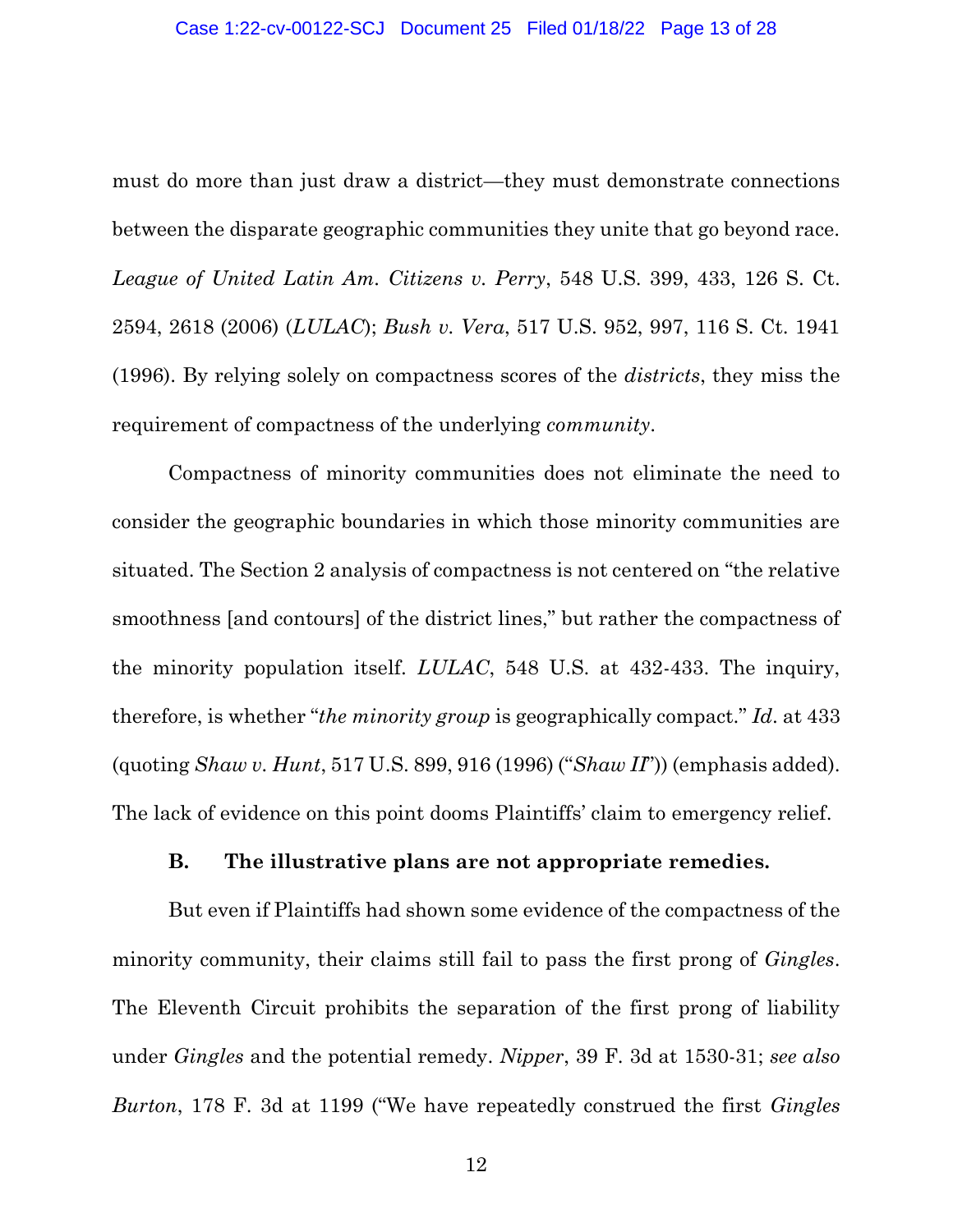factor as requiring a plaintiff to demonstrate the existence of a proper remedy."); *accord Wright v. Sumter Cty. Bd. of Elections & Registration*, 979 F. 3d 1282, 1302 (11th Cir. 2020). Whatever plan is used to demonstrate a violation of the first prong of *Gingles* must also be a remedy that can be imposed by the Court. *Nipper*, 39 F. 3d at 1530-31. In short, if a plaintiff cannot show that the plan used to demonstrate the first prong can also be a proper remedy, then the plaintiff has not shown compliance with the first prong of *Gingles*. *Wright*, 979 F. 3d at 1302.

Plaintiffs cannot succeed because their illustrative plans are not proper remedies. First, the plans cannot be ordered as remedies by the Court because they do not defer to the legislature's policy choices for a significant number of districts. Morgan Dec. at ¶¶ 19, 25. In pursuit of three new majority-Black Senate districts, Plaintiffs reconfigured 19 other districts and in pursuit of five new majority-Black House districts, they reconfigured 21 other districts. *Id*.

"The Court has repeatedly held that redistricting and reapportioning legislative bodies is a legislative task which the federal courts should make every effort not to pre-empt." *Wise v. Lipscomb*, 437 U.S. 535, 539, 98 S. Ct. 2493, 2497 (1978). Instead of merely correcting the districts they claim are illegal, Plaintiffs' expert made significant changes to the adopted plans. Morgan Dec. at ¶ 25. This is not appropriate deference to the legislature's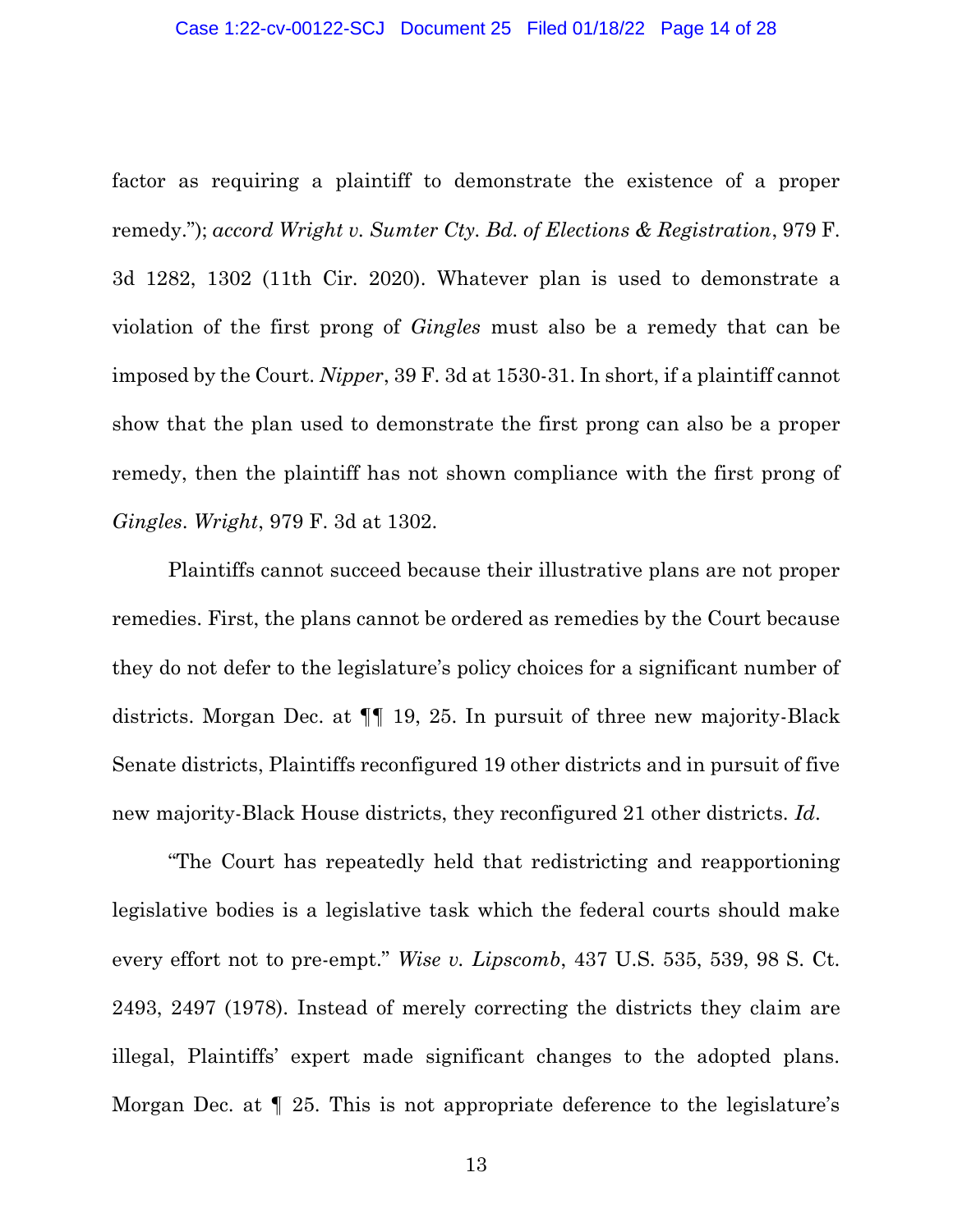policy decisions in districts that are not challenged by Plaintiffs and thus cannot be ordered as a remedy. *Id*. Without a proper remedy, Plaintiffs are not likely to succeed as to the first prong of *Gingles*.

But that is not the only problem with Plaintiffs' proposed remedies. The second problem is that the boundaries of the districts on the illustrative plans are "unexplainable other than on the basis of race," which is unconstitutional. *Miller v. Johnson*, 515 U.S. 900, 910 (1995). In creating the illustrative plans on which Plaintiffs rely, their expert admits that his goal was "the creation of additional majority-Black legislative districts relative to the number of such districts provided in the enacted State Senate and State House of Representatives redistricting plans from 2021." Esselstyn Report, ¶ 8. But "[Section] 2 does not require a State to create, on predominantly racial lines, a district that is not 'reasonably compact.'" *Bush v. Vera*, 517 U.S. 952, 979 (1996). Plaintiffs' expert never even identifies a single factor he used to draw the illustrative plans besides race—not even "traditional districting principles such as maintaining communities of interest and traditional boundaries." *LULAC*, 548 U.S. at 433 (quoting *Abrams v. Johnson*, 521 U.S. 74, 92 (1997)). Instead, Plaintiffs' expert admits that his remedial plans split more counties and have higher population deviations than the adopted plans. Esselstyn Report, ¶¶ 30, 32, 45, 47. The Voting Rights Act does not ask merely whether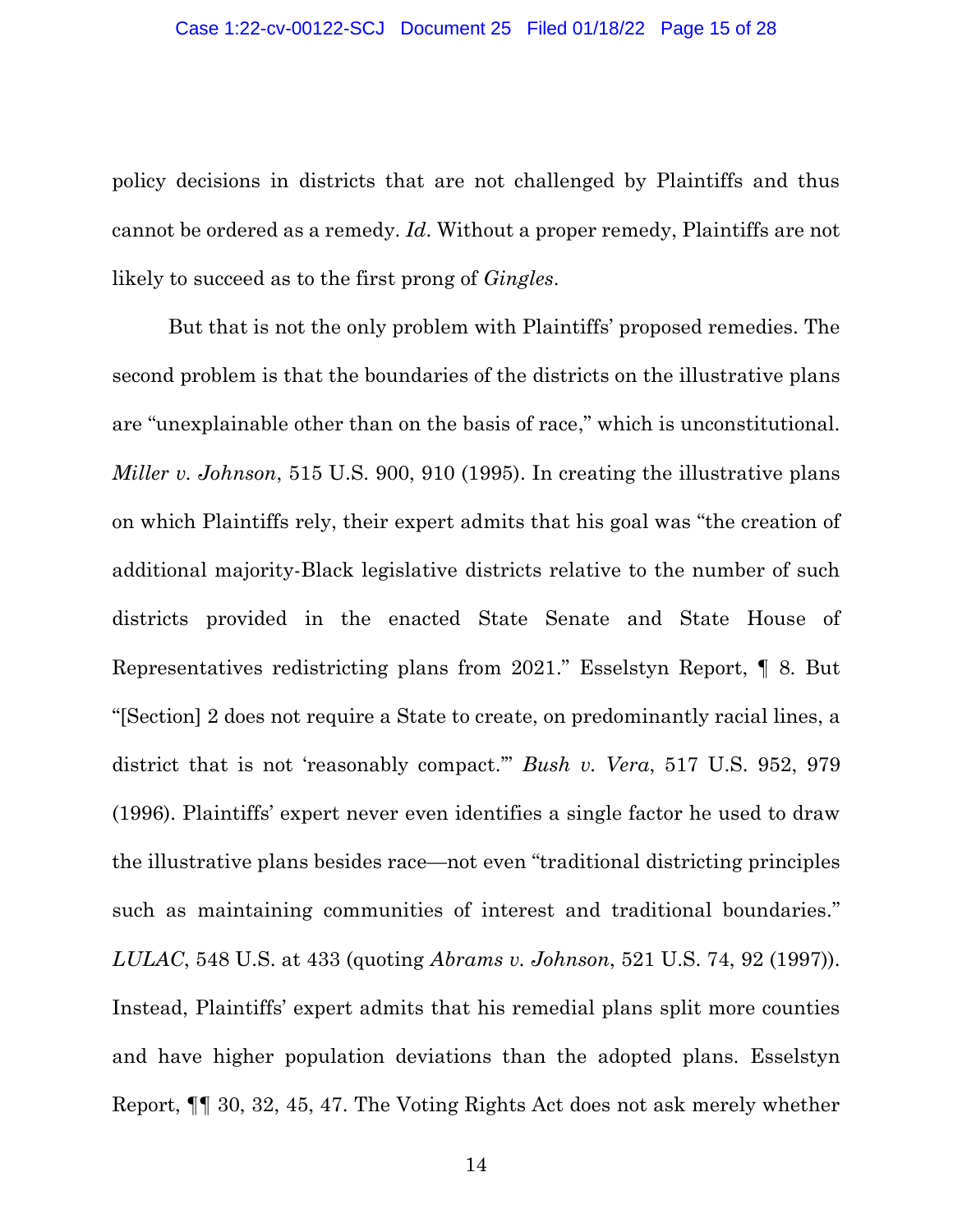more majority-Black districts can be drawn—it asks whether *reasonably compact* majority-Black districts can be drawn if all other factors are also met. *Shaw II*, 517 U.S. at 913.

The decision to split counties in the illustrative plans suggests that they were drawn primarily based on race in pursuit of apparent racial goals, while still barely reaching majority status. Esselstyn Report, Figures 5, 7, 13. Plaintiffs' expert apparently focused on drawing as many majority-Black districts as possible, which is an impermissible racial goal. *See Abrams v. Johnson*, 521 U.S. 74, 91 (1997). In addition, the increases in majority-Black districts came primarily in the 50% to 52% range on both plans. Morgan Dec. at ¶¶ 10, 12. The unusual shapes in districts that barely achieve majority status also raise questions about the racial goals of Plaintiffs' expert. Esselstyn Report, Figures 5, 7, 13. An impermissible racial goal in map-drawing makes the illustrative plans unconstitutional. *Abrams*, 521 U.S. at 91.

The illustrative plans also do exactly what the Supreme Court says plaintiffs cannot—uniting disparate geographic communities solely based on race. *LULAC*, 548 U.S. at 433. For example, illustrative Senate District 23 unites Black residents of Augusta with Black residents in Milledgeville and Black residents near Lake Oconee, with no indication of how Plaintiffs concluded that those individuals share anything in common besides their skin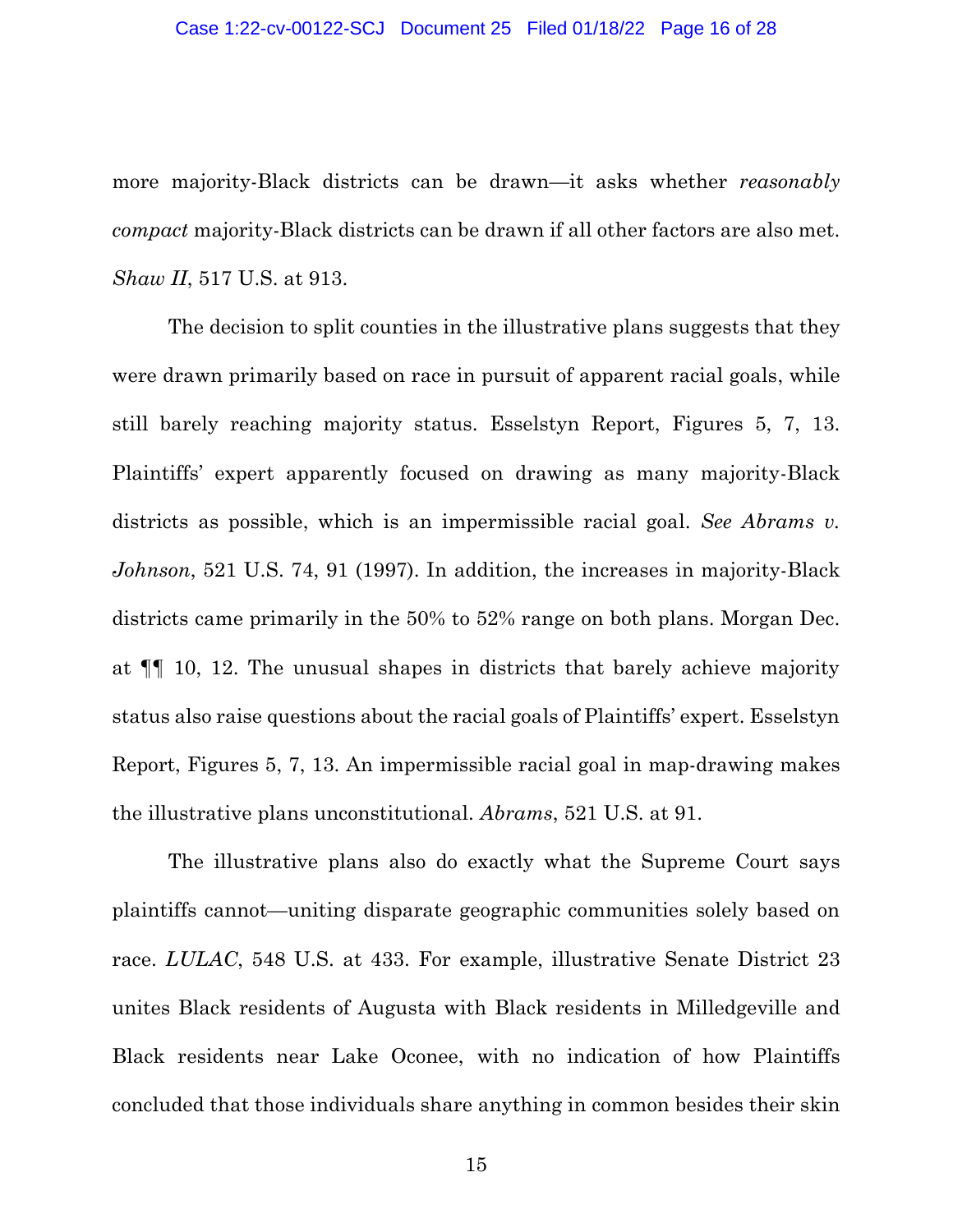color. Esselstyn Report, ¶ 25, Figure 5; *LULAC*, 548 U.S. at 433. The district also barely crosses the threshold as a majority-Black district. *Id*.

Thus, the illustrative plans are not appropriate remedies and Plaintiffs have not shown they are likely to succeed on the first prong of *Gingles*. *Burton*, 178 F. 3d at 1199. This alone is fatal to their preliminary-injunction motion.

## **III. Plaintiffs are not likely to succeed on the merits because of the nature of significant questions about the cause of polarized voting (***Gingles* **prongs 2 and 3).**

Plaintiffs offer the declaration of Dr. Maxwell Palmer in their effort to demonstrate voting is racially polarized in Georgia. But while Dr. Palmer studiously avoids the mention of political parties, a review of his report shows that partisanship explains the polarization better than race. The support of Black voters for candidates in every race he analyzes are virtually identical. [Doc. 20-2] ("Palmer Report"), pp. 17-24, Tables 2-9. That holds true for every Republican versus Democratic matchup Dr. Palmer analyzed, regardless of the race of the candidate. *Id*.

In order to succeed, Section 2 plaintiffs do not just have to show that voting is racially polarized—they have to prove that electoral losses are the result of racial bias and not partisan voting patterns. *Solomon v. Liberty County*, 221 F. 3d 1218, 1225 (11th Cir. 2000) (en banc); *League of United Latin Am. Citizens v. Clements*, 999 F. 2d 831, 854 (5th Cir. 1993) (en banc) ("failures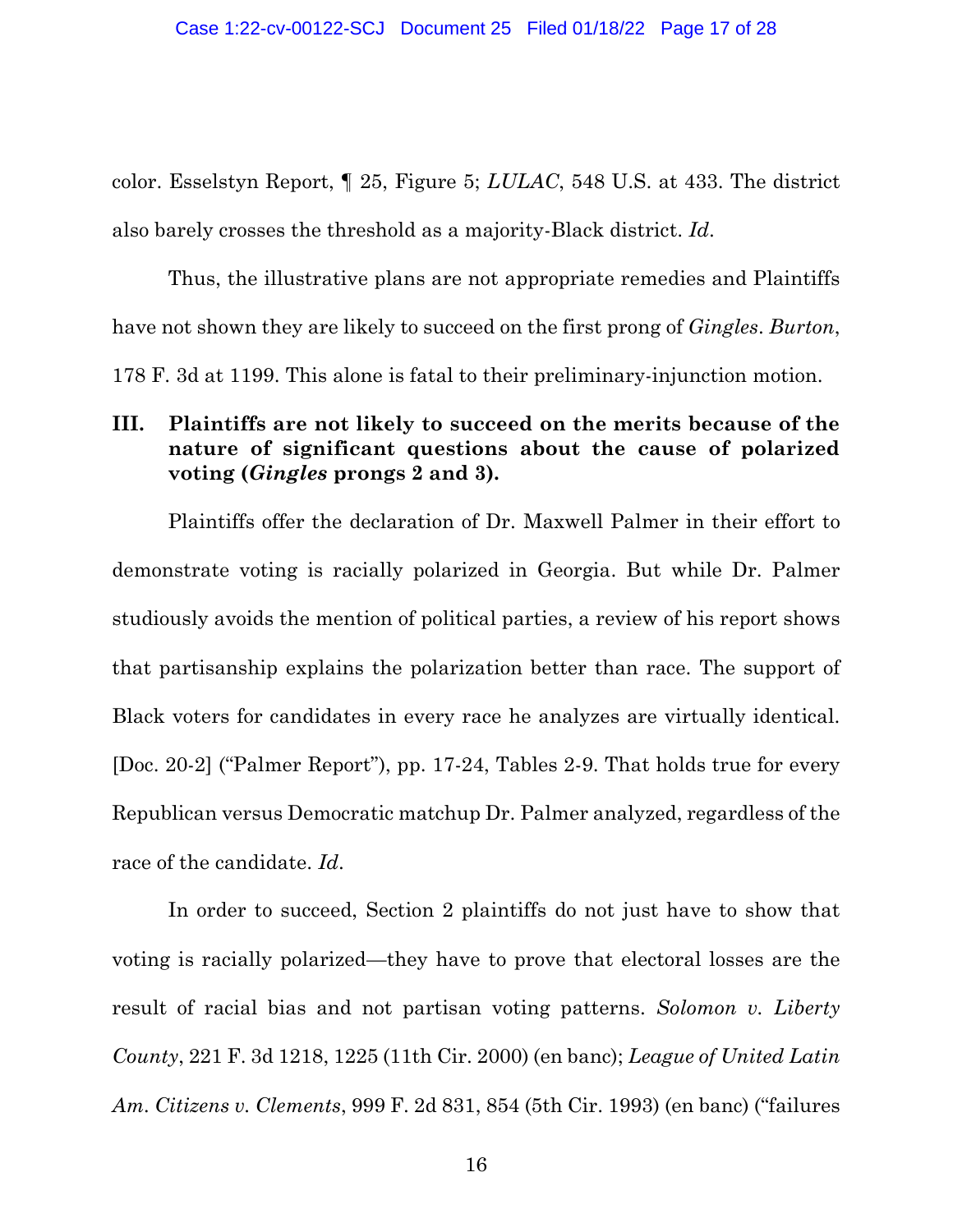of a minority group to elect representatives of its choice that are attributable to 'partisan politics' provide no grounds for relief").

This matters because "what appears to be bloc voting on account of race may, instead, be the result of political or personal affiliation of different racial groups with different candidates." *Solomon*, 221 F. 3d at 1225. This is why Section 2 claims present an "often-unstated danger": "Unless courts 'exercise extraordinary caution' in distinguishing race-based redistricting from politicsbased redistricting, they will invite the losers in the redistricting process to seek to obtain in court what they could not achieve in the political arena." *Cooper v. Harris*, 137 S. Ct. 1455, 1490 (2017) (Alito, J., concurring in part) (quoting *Miller*, 515 U.S. 916) (cleaned up).

Several judges on the Eleventh Circuit believed that, where partisanship causes the defeat of minority-preferred candidates, it is reversible error to find a Section 2 violation. *Nipper*, 39 F. 3d at 1525. This interpretation of Section 2 was based on the purpose and legislative history of the VRA itself:

[S]ection 2 . . . prohibits voting practices that deny minority voters equal access to the political process *on account of race*. Indeed, "[w]ithout an inquiry into the circumstances underlying unfavorable election returns, courts lack the tools to discern results that are in any sense 'discriminatory,' and any distinction between deprivation and mere losses at the polls becomes untenable."

\* \* \*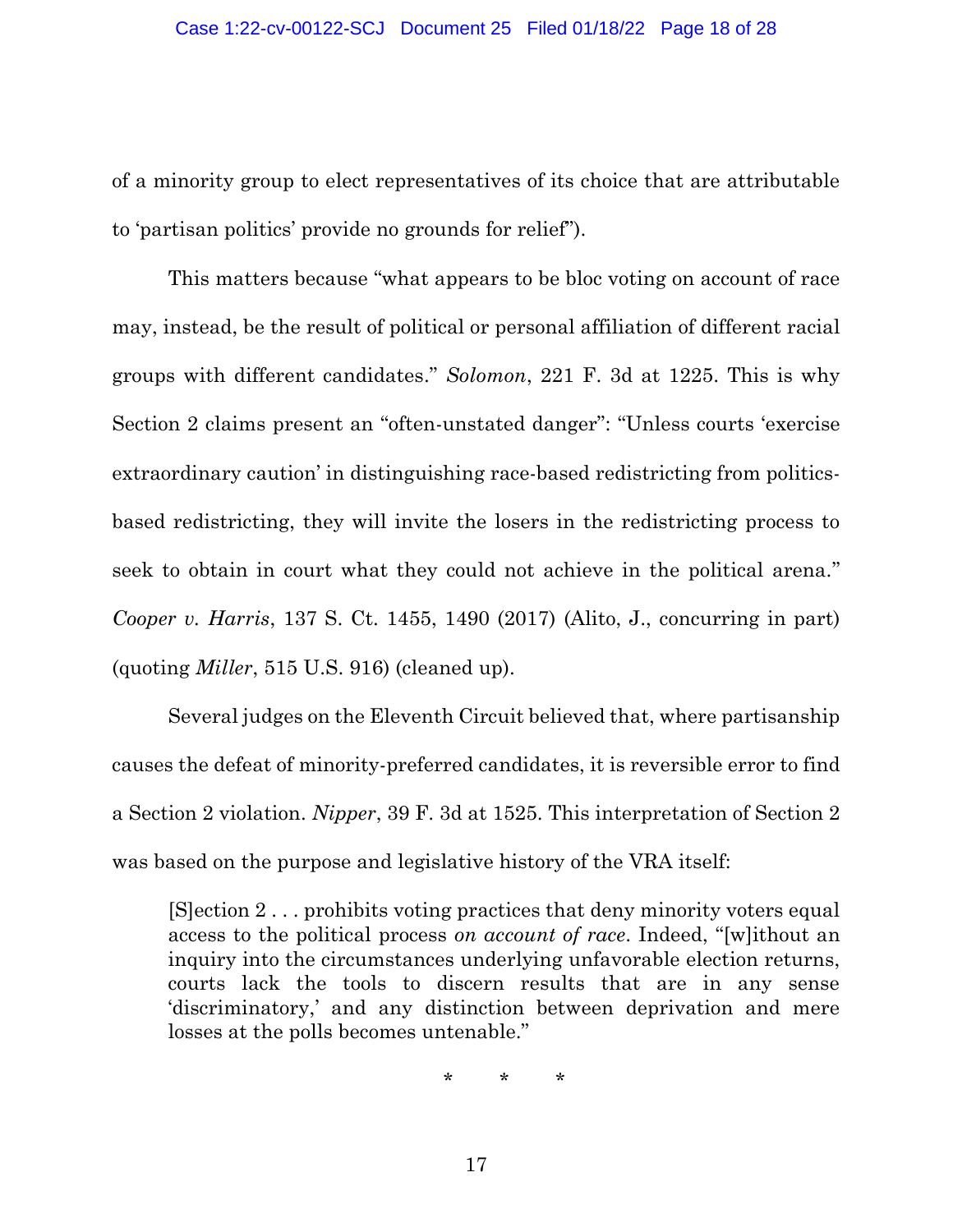Unless the tendency among minorities and white voters to support different candidates, and the accompanying losses by minority groups at the polls, are somehow tied to race, voting rights plaintiffs simply cannot make out a case of vote dilution.

*Id.* at 1523-24 (citations omitted) (emphasis in original). This requirement of this type of proof is also why the Court should allow time to fully investigate whether racial bias exists or whether the polarization Dr. Palmer found is better explained by partisan behaviors.<sup>8</sup> Whether the Court considers partisanship as part of the *Gingles* prongs 2 and 3 analysis or under the totality of the circumstances, it should not grant emergency relief to Plaintiffs because of the questions of fact that remain—Plaintiffs have not "clearly established" their likelihood of success.<sup>9</sup> *McDonald's Corp.*, 147 F. 3d at 1306.

# **IV. Plaintiffs are not likely to succeed on the totality-of-thecircumstances analysis on an emergency basis.**

Plaintiffs are also not likely to succeed on the totality-of-thecircumstances analysis. This Court's duty when considering the "Senate factors" is to determine whether "the totality of the circumstances results in an unequal opportunity for minority voters to participate in the political

<sup>8</sup> Given the short timeline for a response, Defendants reserve the right to present additional evidence on this point at any hearing on Plaintiffs' motion. <sup>9</sup> Indeed, if Section 2 of the Voting Rights Act requires partisan districting schemes that benefit only Democratic candidates, its constitutionality would be suspect. *See City of Boerne v. Flores*, 521 U.S. 507, 530 (1997).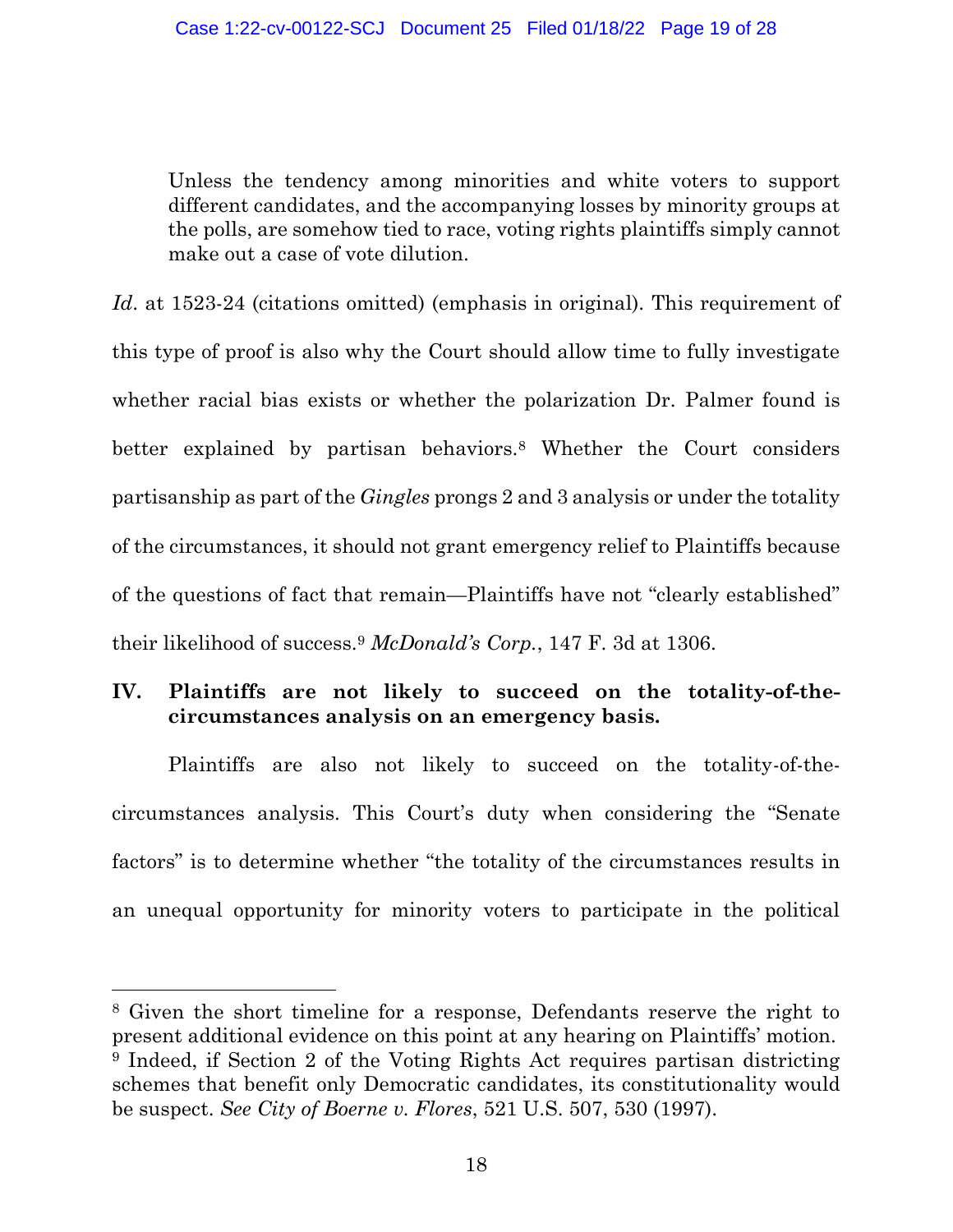process and to elect representatives of their choosing as compared to other members of the electorate." *Ga. State Conference of the NAACP v. Fayette Cty. Bd. of Comm'rs*, 775 F. 3d 1336, 1342 (11th Cir. 2015) ("*Fayette*").

This type of analysis is particularly ill-suited to emergency relief because the totality is generally weighed after significant discovery and a bench trial. Even grants of summary judgment to plaintiffs in Section 2 cases after discovery are "unusual." *Fayette*, 775 F. 3d at 1345. This is because "[n]ormally," Section 2 claims "are resolved pursuant to a bench trial." *Id*. at 1343. Ordering relief earlier in the case is problematic "due to the fact-driven nature of the legal tests required by the Supreme Court and [Eleventh Circuit] precedent." *Id*. at 1348. This remains true even when the parties agree on many basic facts at stages before a bench trial. *See Burton*, 178 F. 3d at 1187 (quoting *Clemons v. Dougherty Cty., Ga*., 684 F. 2d 1365, 1369 (11th Cir. 1982)).

Courts considering Section 2 claims must conduct an "intensely local appraisal" of the facts in the local jurisdiction, which is not generally amenable to resolution as a matter of law or on an emergency basis. *De Grandy*, 512 U.S. at 1020-21 (no statistical shortcuts to determining vote dilution); *Gingles*, 478 U.S. at 45, 78 (stating that courts must conduct a "searching practical evaluation of the 'past and present reality'" of the challenged electoral system and whether vote dilution is present is "a question of fact"); *White v. Regester*,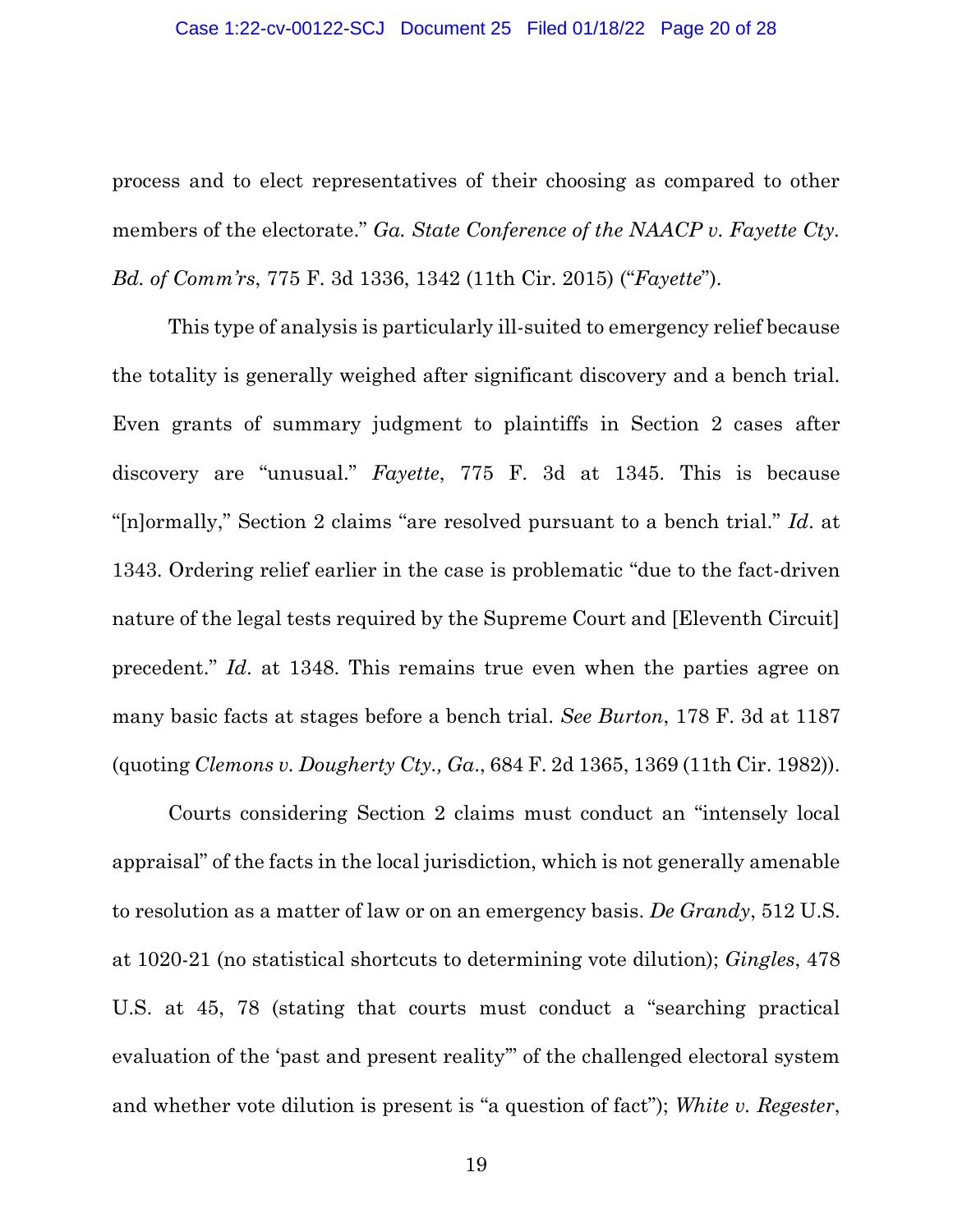412 U.S. 755, 769-70 (1983) (assessing the impact "in light of past and present reality, political and otherwise").

This is especially true when the Court faces difficulty weighing the totality of the circumstances as applied to Georgia in 2022. For example, the Senate factors include "majority vote requirements" as a discriminatory election practice. *Solomon*, 221 F. 3d at 1225-1226 (factor three). But a majority-vote requirement is the only way that Sen. Warnock and Sen. Ossoff—candidates Plaintiffs agree were preferred by Black voters in Georgia—succeeded in their recent elections.

Plaintiffs also offer scant evidence for many of the factors, especially considering the amount of relief they are seeking. For racial appeals, Plaintiffs cite primarily local officials and family members of candidates, which hardly indicates racism permeates Georgia political campaigns. [Doc. 19-1, pp. 26-29]. Indeed, Herschel Walker's widely reported frontrunner status<sup>10</sup> as the Republican nominee for U.S. Senate would tend to indicate a lack of racism in Georgia politics. Other Senate factors make little sense. For example, Plaintiffs claim that Black candidates "rarely succeed outside of majority-minority districts" while acknowledging the election of Sen. Warnock statewide. [Doc.

<sup>10</sup> *See, e.g*., [https://www.politico.com/news/2021/11/01/herschel-walker-georgia](https://www.politico.com/news/2021/11/01/herschel-walker-georgia-senate-republican-primary-poll-518140)[senate-republican-primary-poll-518140](https://www.politico.com/news/2021/11/01/herschel-walker-georgia-senate-republican-primary-poll-518140)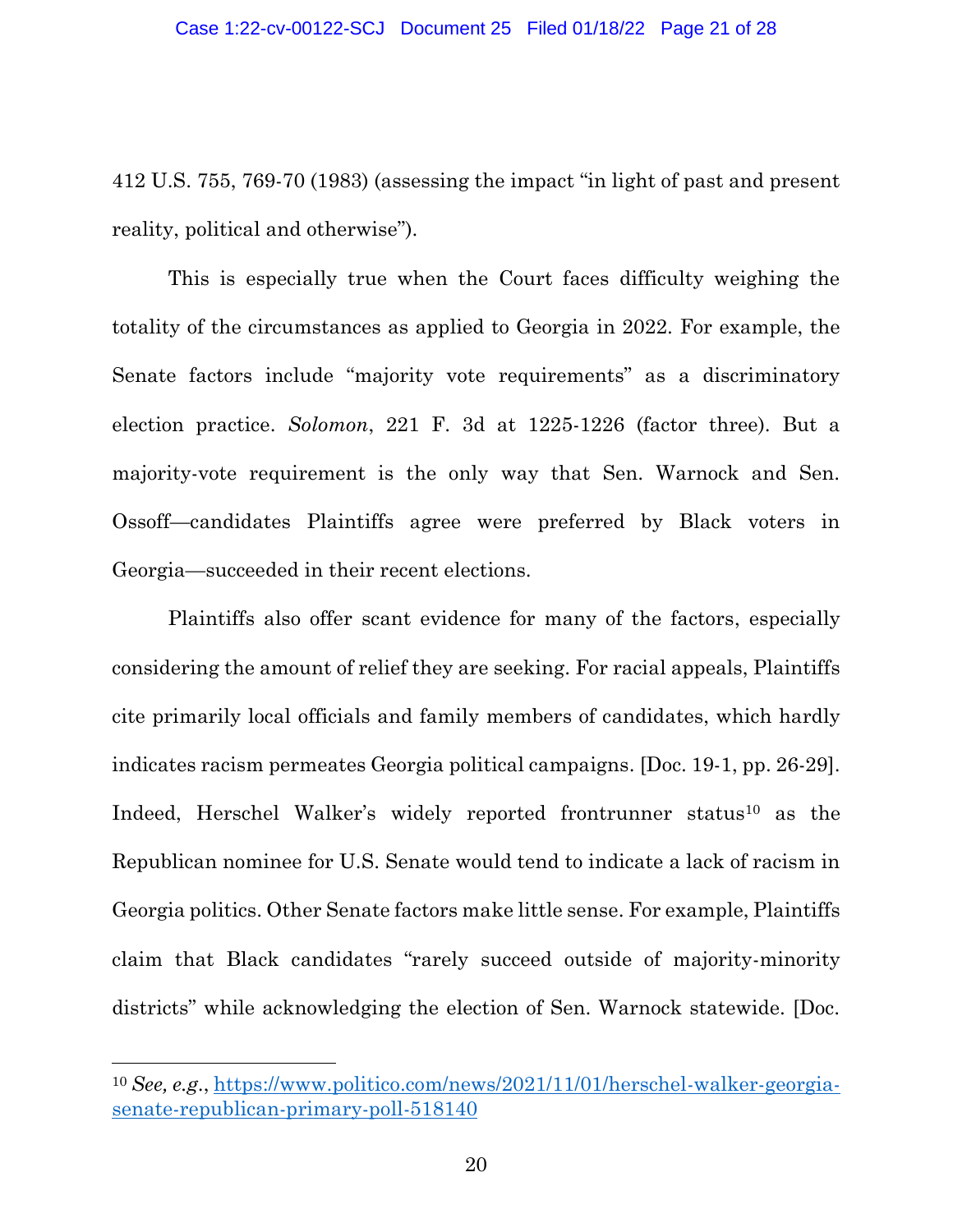19-1, p. 31]. Strangely, Plaintiffs claim that Georgia is not responsive to the needs of Black residents while attaching a report from the Republican legislature studying the very issue about which Plaintiffs raise concerns. [Doc. 19-1, p. 32]; Ex. 44.

All of these factors demonstrate how difficult it is for the Court to assess the totality of the circumstances on an emergency basis and provide a separate basis for denying Plaintiffs' motion. 11

## **V. Plaintiffs will not suffer any irreparable harm.**

Because Plaintiffs are not likely to succeed on the merits, they are also not likely to suffer any irreparable harm. The lack of any certainty of vote dilution means that Plaintiffs will not certainly be harmed. The individual voter plaintiffs will be entitled to vote in the upcoming elections, even if the

<sup>&</sup>lt;sup>11</sup> Defendants were only able to identify a handful of cases where courts granted injunctions in Section 2 cases involving redistricting and those did not involve statewide redistricting plans*. See, e.g., Citizens for Good Gov't v. City of Quitman*, 148 F. 3d 472, 474 (5th Cir. 1998) (noting injunction issued to stop use of at-large method of election for county); *Bridgeport Coal. for Fair Representation v. City of Bridgeport*, 26 F. 3d 271, 273 (2d Cir. 1994) (appeal of injunction for city council elections); *Johnson v. Halifax Cty*., 594 F. Supp. 161, 163 (E.D.N.C. 1984) (injunction granted to enjoin at-large method of electing county commissioners); *see also* Christopher Elmendorf and Douglas Spencer, *Administering Section 2 of the Voting Rights Act after Shelby County*, 115 Colum. L. Rev. 2143, 2158 (2015) ("Together, the fact-intensive nature of section 2 claims and the uncertain standard for liability make preliminary relief hard to obtain. Veteran litigators estimate that plaintiffs have secured preliminary injunctions in only about 5% of section 2 cases.").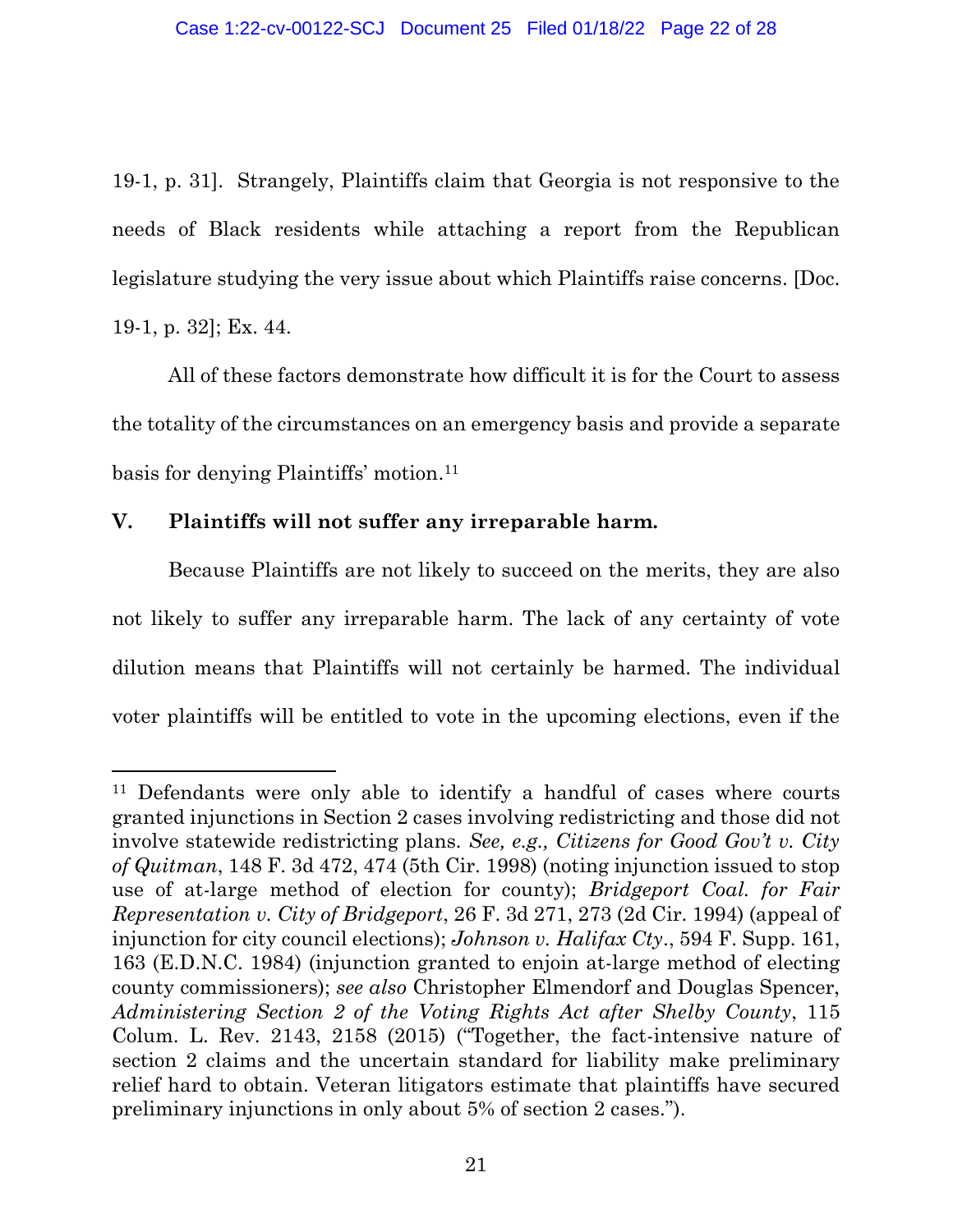candidates they support are not as favored in the current district configurations.

## **VI. The equities and the public interest counsel heavily against any injunctive relief.**

Plaintiffs' proposed injunction is not in the public interest because the granting of such injunction and the confusion that will follow would likely harm candidates who have announced for office, the voting rights of the public, result in voter frustration, and even disenfranchisement.

Litigation involving elections is unique because of the interest in the orderly administration and integrity of the election process. *Purcell*, 549 U.S. at 4. The risks of voter confusion and conflicting orders counsel against changing election rules, especially when there is little time to resolve factual disputes. *Id.* at 5-6. That is even more true when facing a "chaotic, last-minute" reordering of . . . districts. It is best for candidates and voters to know significantly in advance of the petition period who may run where." *Favors*, 881 F. Supp. 2d at 371.

Since the completion of the map-drawing process on November 22, 2021, the Secretary's office has been advising local election officials to prepare to update the voter-registration database with new district information for each voter. Barnes Dec. at ¶ 5, Ex. 2. The time-consuming process of updating the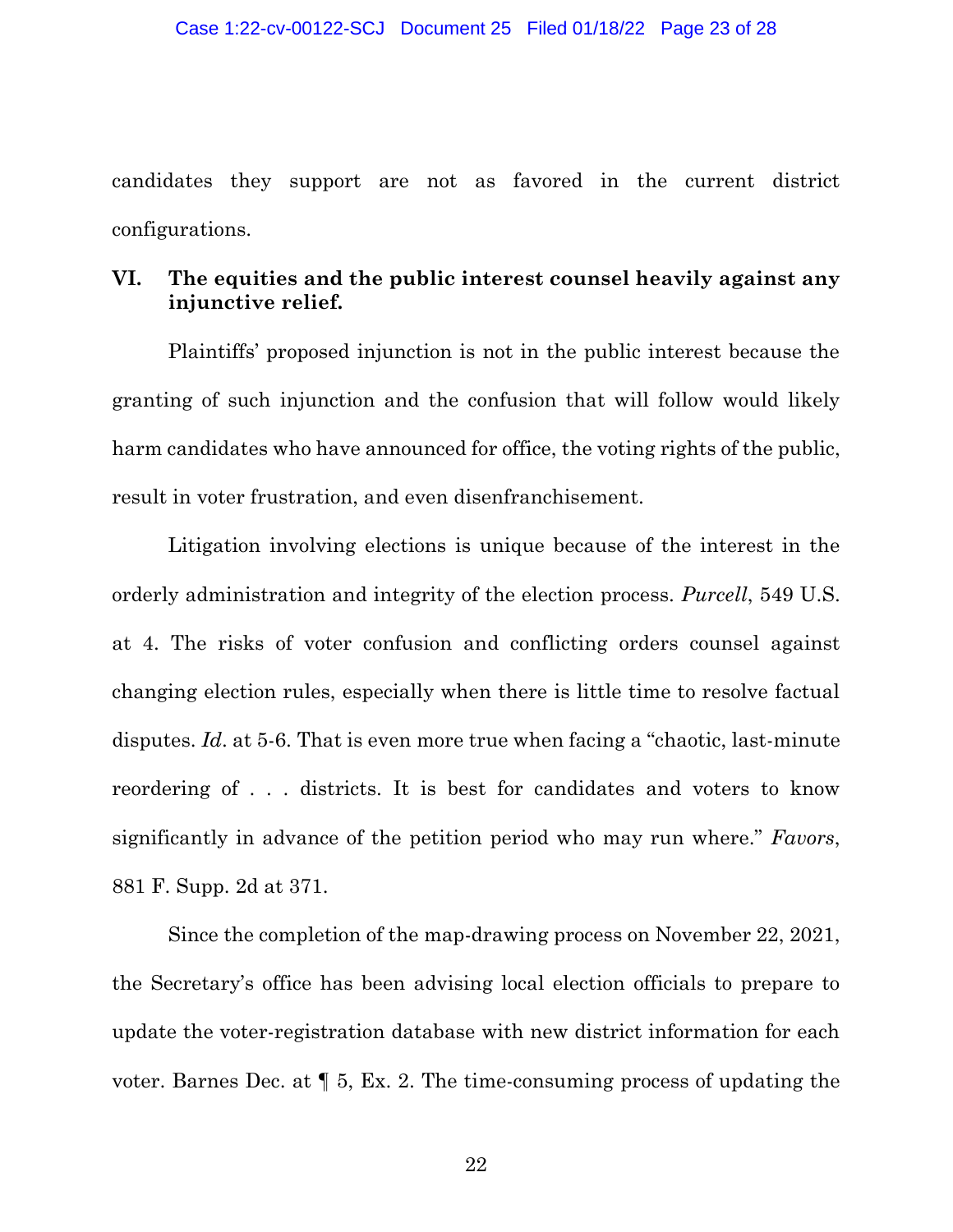voter-registration database must be completed by February 18, giving registrars only a few weeks from now to complete the entirety of the process so that ballot combinations can be built. Barnes Dec. at ¶¶ 7-17. Absentee ballots must be created, proofed, and printed prior to April 5, 2022 so they can be sent to overseas and military voters by the deadline set by federal law. Barnes Dec. at ¶ 14. Any delay past February 18, 2022 in having final district information included for each voter places a substantial likelihood that the Secretary's office will not be able to complete the relevant tasks in time to hold the 2022 primary elections as scheduled. Barnes Dec. at ¶¶ 15-17. Candidate qualifying begins on March 7, 2022, O.C.G.A.  $\S$  21-2-153(c)(1)(A), and candidates must have final districts in which to qualify for the 2022 elections.

Further, nominating petitions became available for distribution to voters on January 13, 2022 for candidates who wish to obtain ballot access through the signature process. O.C.G.A. § 21-2-170(e). Changing district boundaries after that date could mean that individuals who signed a nominating petition may have been "entitled to vote in the next election for the filling of the office sought by the candidate," O.C.G.A.  $\S 21-2-170(c)$ , when they signed, but may no longer be eligible if district boundaries are later changed.

Finally, if this Court were to enjoin the use of any or all of the challenged redistricting plans, new districts should have been in place by January 13.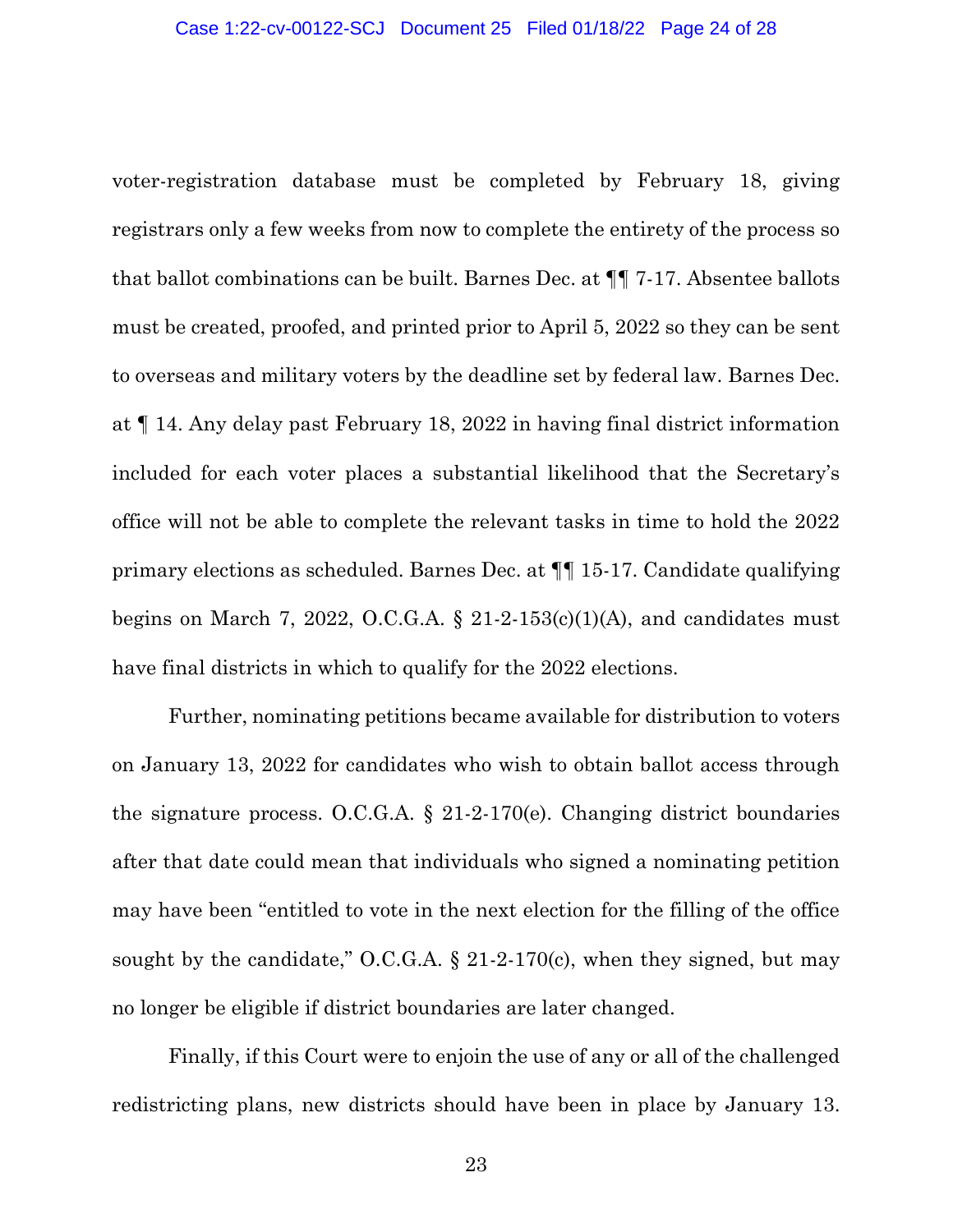And, because of the primacy of legislatures in creating districting plans, the Supreme Court requires that, where practicable, federal courts should give a "reasonable opportunity for the legislature to meet constitutional requirements by adopting a substitute measure rather than for the federal court to devise and order into effect its own plan." *Wise*, 437 U.S. at 540. Even using an extremely accelerated timeline, it is impossible to finish briefing a complex case, hold a hearing, rule, allow the legislature to create a remedial plan, and either consider the legislature's remedial plan or create a courtdrawn plan in time for the applicable deadlines in 2022.

Moreover, in this instance, it is not just candidates who may now be confused because of Plaintiffs' sought injunction, but also poll workers, election officials, and supervisors who have been preparing to carry out their duties with the assumption that redistricting maps adopted by the General Assembly would be in effect. If this Court in the eleventh hour enjoins the redistricting plans, it will likely hamper the smooth administration of the upcoming election and potentially result in voter confusion or outright disenfranchisement. The public interest and the equities clearly favor denying the motion for preliminary injunction and instead allowing Plaintiffs to litigate this case on a non-emergency basis and seek relief for the 2024 elections.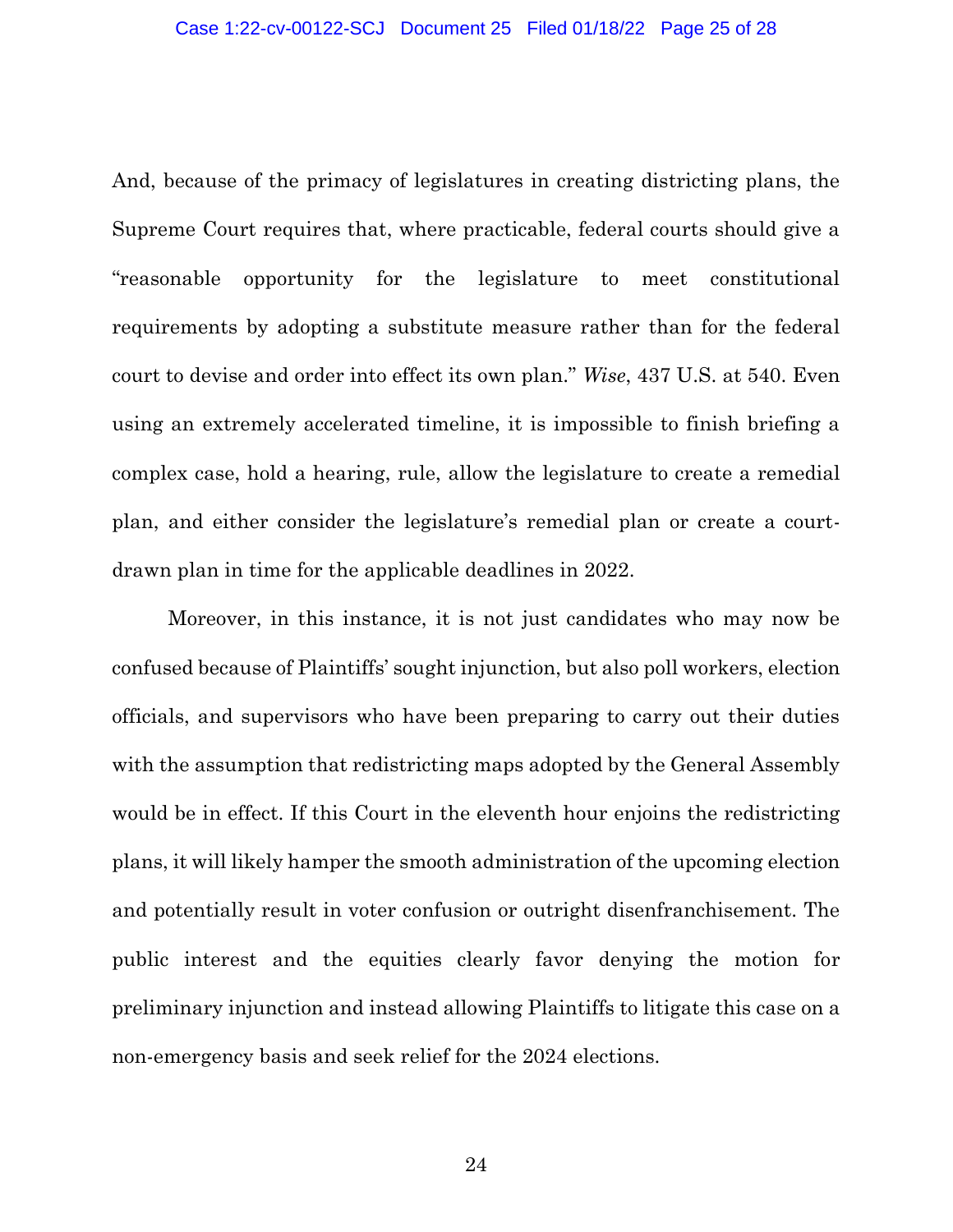### **VII. This Court lacks jurisdiction to grant any relief.**

This Court also lacks jurisdiction for all of the reasons outlined in Defendants' motion to dismiss based on the lack of jurisdiction for a singlejudge court to consider this case and on the lack of a private right of action under Section 2. [Doc. 23]. Defendants incorporate those arguments by reference as a separate basis to deny Plaintiffs' motion.

### **CONCLUSION**

The General Assembly spent almost six months creating the district plans that Plaintiffs challenge here. Given the lack of evidence of success on the merits, the significant jurisdictional questions, and the timeline for elections, this Court should deny Plaintiffs' motion.

This 18th day of January, 2022.

Respectfully submitted,

Christopher M. Carr Attorney General Georgia Bar No. 112505 Bryan K. Webb Deputy Attorney General Georgia Bar No. 743580 Russell D. Willard Senior Assistant Attorney General Georgia Bar No. 760280 Charlene McGowan Assistant Attorney General Georgia Bar No. 697316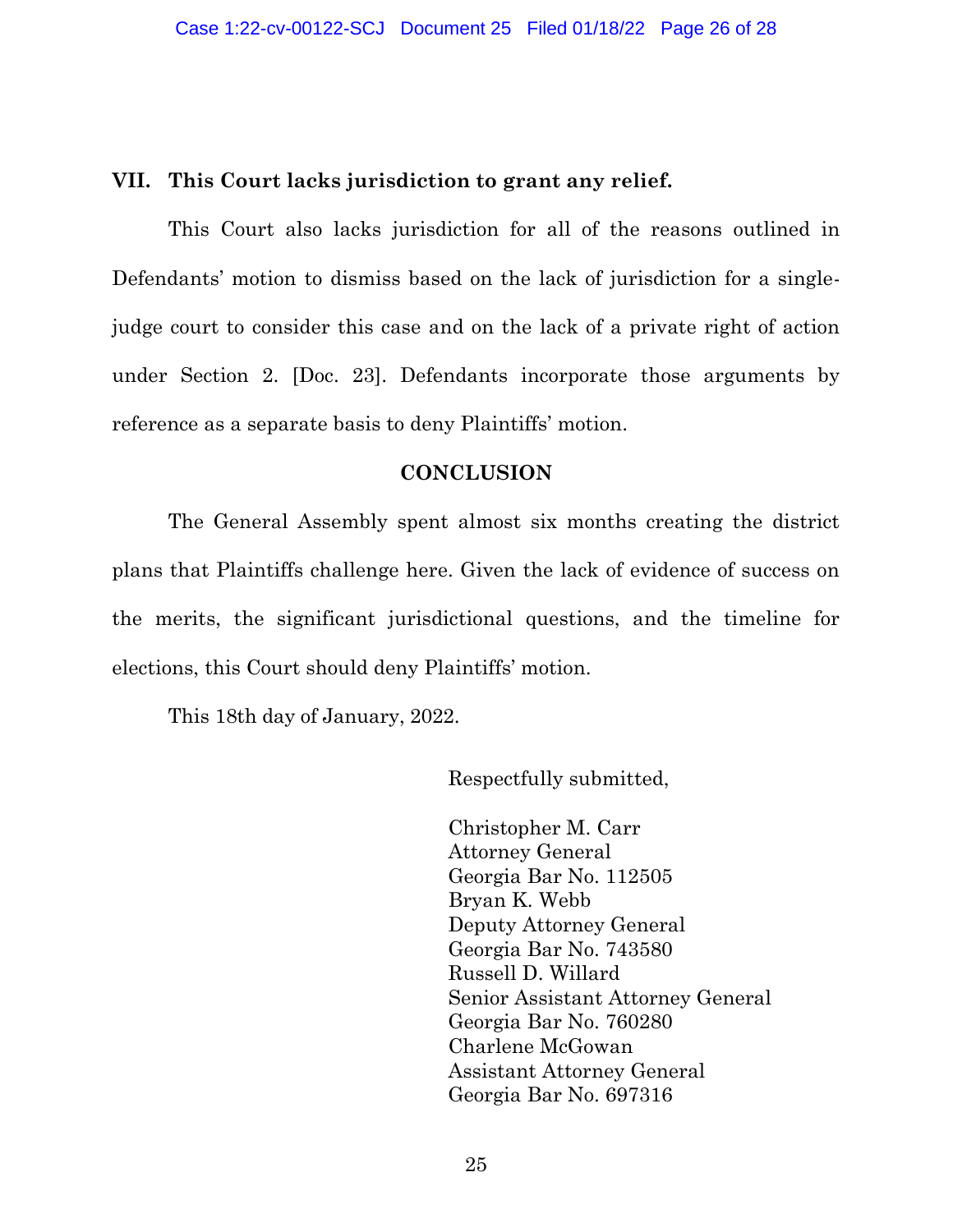### **State Law Department**

40 Capitol Square, S.W. Atlanta, Georgia 30334

*/s/ Bryan P. Tyson* Bryan P. Tyson Special Assistant Attorney General Georgia Bar No. 515411 btyson@taylorenglish.com Frank B. Strickland Georgia Bar No. 678600 fstrickland@taylorenglish.com Bryan F. Jacoutot Georgia Bar No. 668272 bjacoutot@taylorenglish.com Loree Anne Paradise Georgia Bar No. 382202 lparadise@taylorenglish.com **Taylor English Duma LLP** 1600 Parkwood Circle Suite 200 Atlanta, Georgia 30339 (678) 336-7249

*Counsel for Defendant*